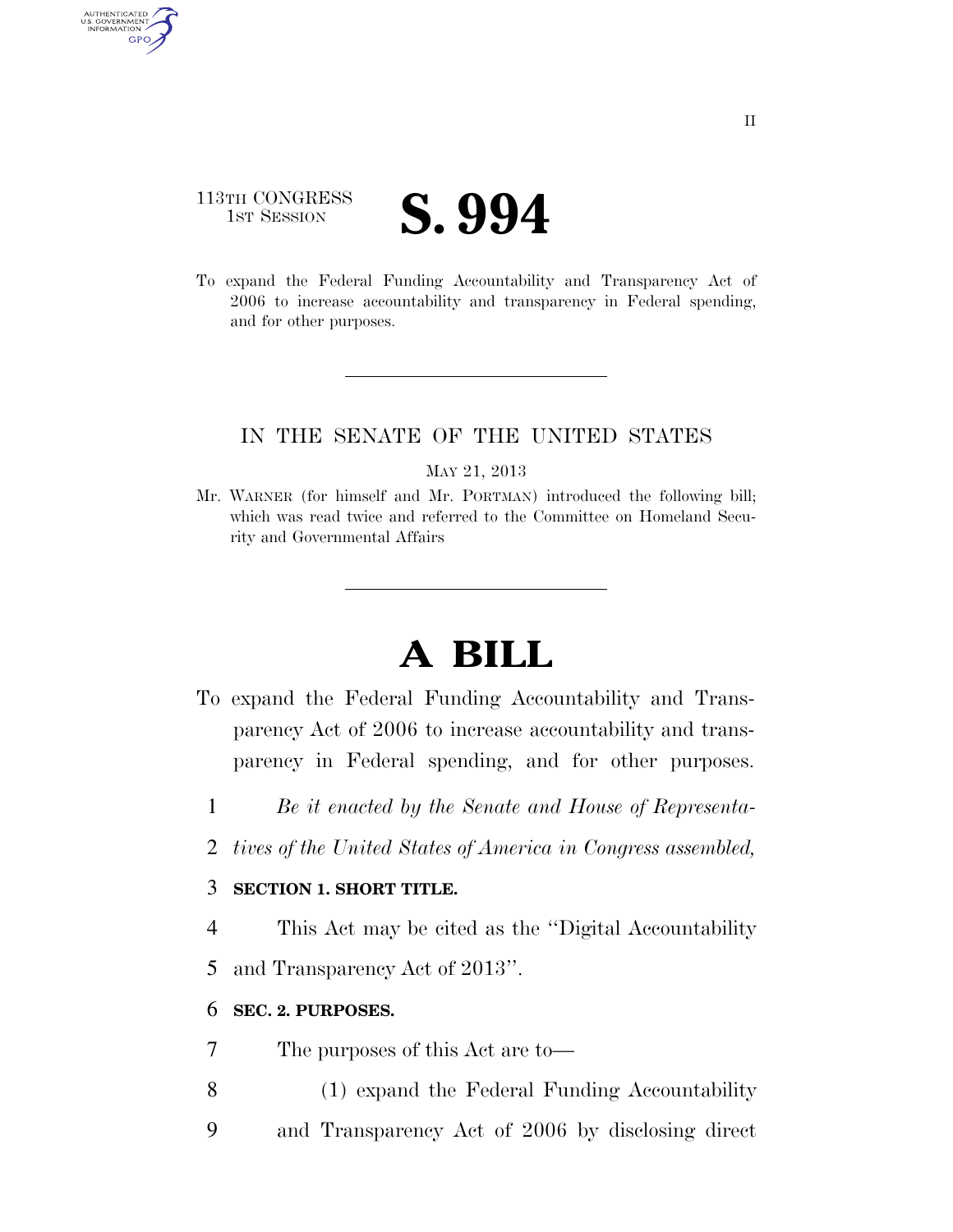Federal agency expenditures and linking Federal contract, loan, and grant spending information to programs of Federal agencies in order to enable tax- payers and policy makers to track Federal spending more effectively;

 (2) provide consistent, reliable, and searchable Government-wide spending data that is displayed ac- curately for taxpayers and policy makers on USASpending.gov;

 (3) analyze Federal spending data to proactively prevent waste, fraud, abuse, and im-proper payments;

 (4) simplify reporting for entities receiving Fed- eral funds by streamlining reporting requirements and reducing compliance costs while improving transparency; and

 (5) improve the quality of data submitted to USASpending.gov by holding Federal agencies ac- countable for the completeness and accuracy of the data submitted.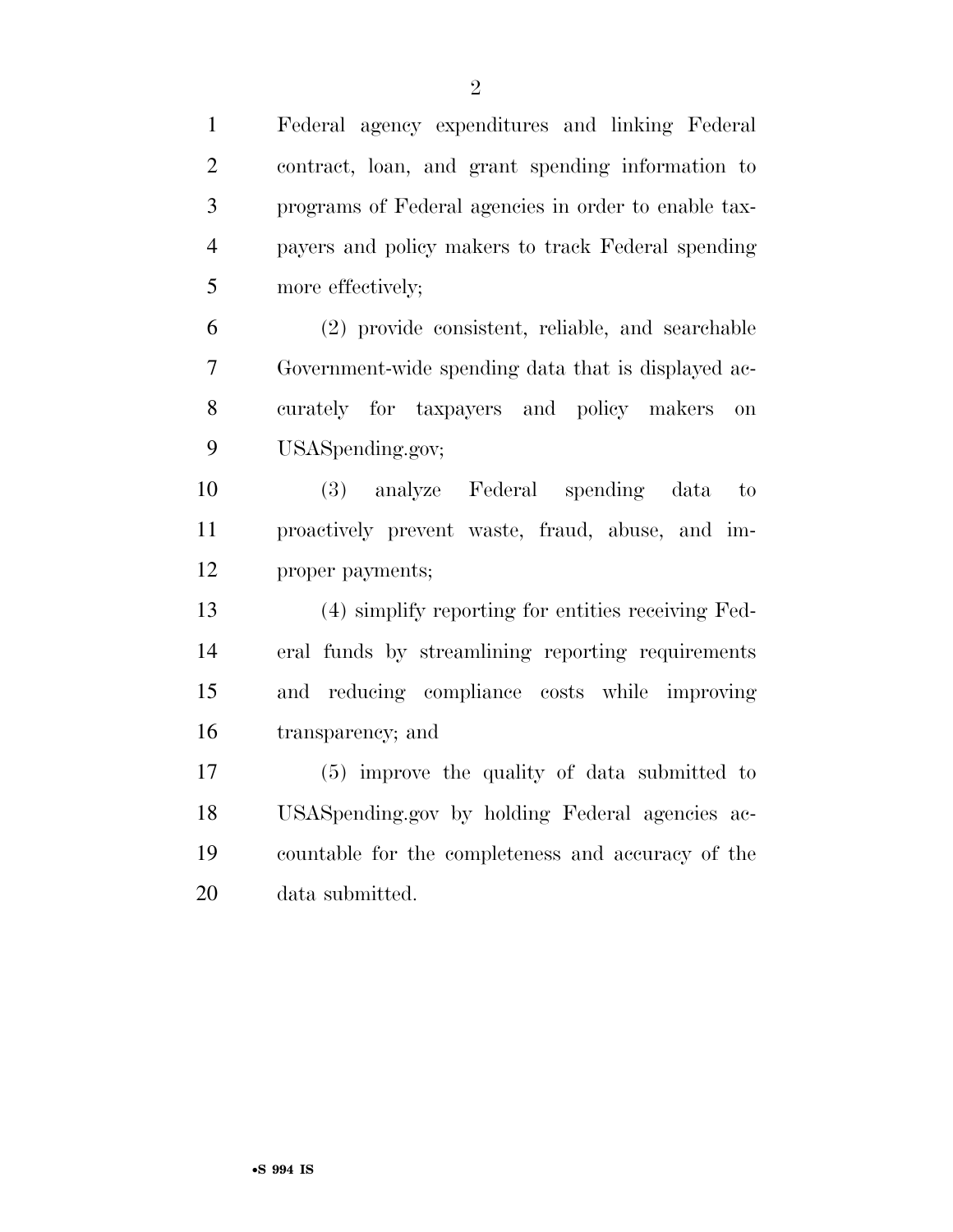| 1              | SEC. 3. AMENDMENTS TO THE FEDERAL FUNDING AC-          |
|----------------|--------------------------------------------------------|
| $\overline{2}$ | COUNTABILITY AND TRANSPARENCY ACT OF                   |
| 3              | 2006.                                                  |
| $\overline{4}$ | (a) IN GENERAL.—Section 2 of the Federal Funding       |
| 5              | Accountability and Transparency Act of 2006 (31 U.S.C. |
| 6              | $6101$ note) is amended—                               |
| 7              | $(1)$ in the section heading, by striking "FULL        |
| 8              | DISCLOSURE OF ENTITIES RECEIVING FED-                  |
| 9              | <b>ERAL FUNDING</b> " and inserting "DISCLOSURE OF     |
| 10             | FEDERAL FUNDING";                                      |
| 11             | $(2)$ in subsection $(a)$ —                            |
| 12             | $(A)$ by redesignating paragraphs $(2)$ and            |
| 13             | $(3)$ as paragraphs $(3)$ and $(7)$ , respectively;    |
| 14             | $(B)$ by inserting after paragraph $(1)$ the           |
| 15             | following:                                             |
| 16             | "(2) FEDERAL AGENCY.—The term 'Federal                 |
| 17             | agency' has the meaning given the term 'Executive      |
| 18             | agency' under section 105 of title 5, United States    |
| 19             | $Code.$ ";                                             |
| 20             | $(C)$ by inserting after paragraph $(3)$ , as re-      |
| 21             | designated by subparagraph $(A)$ , the following:      |
| 22             | FEDERAL FUNDS.—The term 'Federal<br>(4)                |
| 23             | funds' means any funds that are made available to      |
| 24             | or expended by a Federal agency.                       |
| 25             | "(5) OBJECT CLASS.—The term 'object class'             |
| 26             | means the category assigned for purposes of the an-    |
|                |                                                        |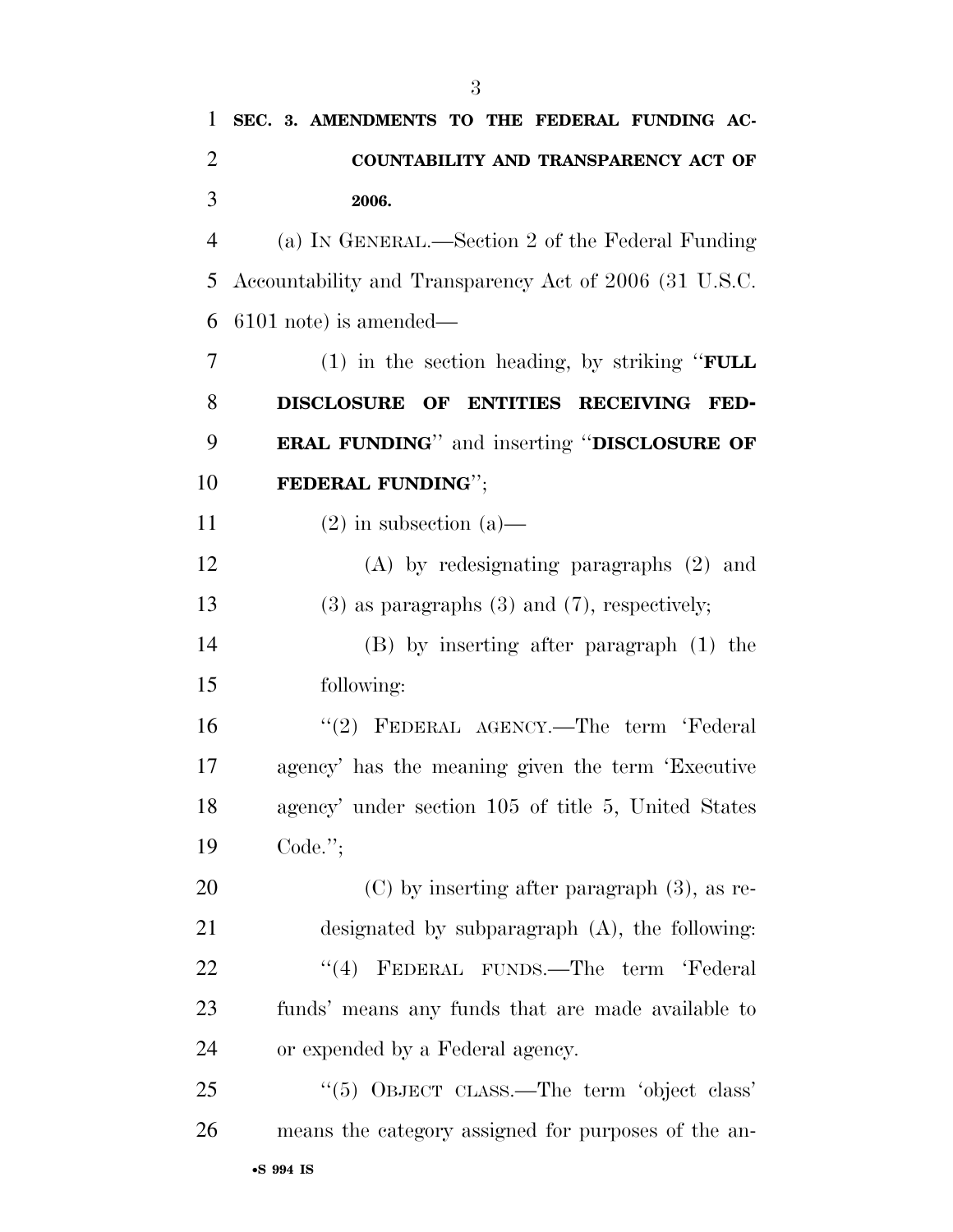| $\mathbf{1}$   | nual budget of the President submitted under sec-      |
|----------------|--------------------------------------------------------|
| $\overline{2}$ | tion $1105(a)$ of title 31, United States Code, to the |
| 3              | type of property or services purchased by the Fed-     |
| $\overline{4}$ | eral Government.                                       |
| 5              | "(6) PROGRAM ACTIVITY.—The term 'program               |
| 6              | activity' has the meaning given that term under sec-   |
| 7              | tion $1115(h)$ of title 31, United States Code."; and  |
| 8              | (D) in paragraph $(7)$ , as redesignated by            |
| 9              | subparagraph $(A)$ —                                   |
| 10             | $(i)$ in subparagraph $(B)$ , by striking              |
| 11             | "paragraph $(2)(A)(i)$ " and inserting "para-          |
| 12             | graph $(3)(A)(i)$ "; and                               |
| 13             | (ii) in subparagraph $(C)$ , by striking               |
| 14             | "paragraph $(2)(A)(ii)$ " and inserting                |
| 15             | "paragraph $(3)(A)(ii)$ ";                             |
| 16             | $(3)$ in subsection $(b)$ —                            |
| 17             | $(A)$ in paragraph $(1)$ —                             |
| 18             | (i) by striking "the Office of Manage-                 |
| 19             | ment and Budget" and inserting "the Sec-               |
| 20             | retary of the Treasury" each place it ap-              |
| 21             | pears;                                                 |
| 22             | (ii) by redesignating subparagraphs                    |
| 23             | $(A)$ through $(G)$ as clauses $(i)$ through           |
| 24             | (vii), respectively, and adjusting the mar-            |
| 25             | gin accordingly;                                       |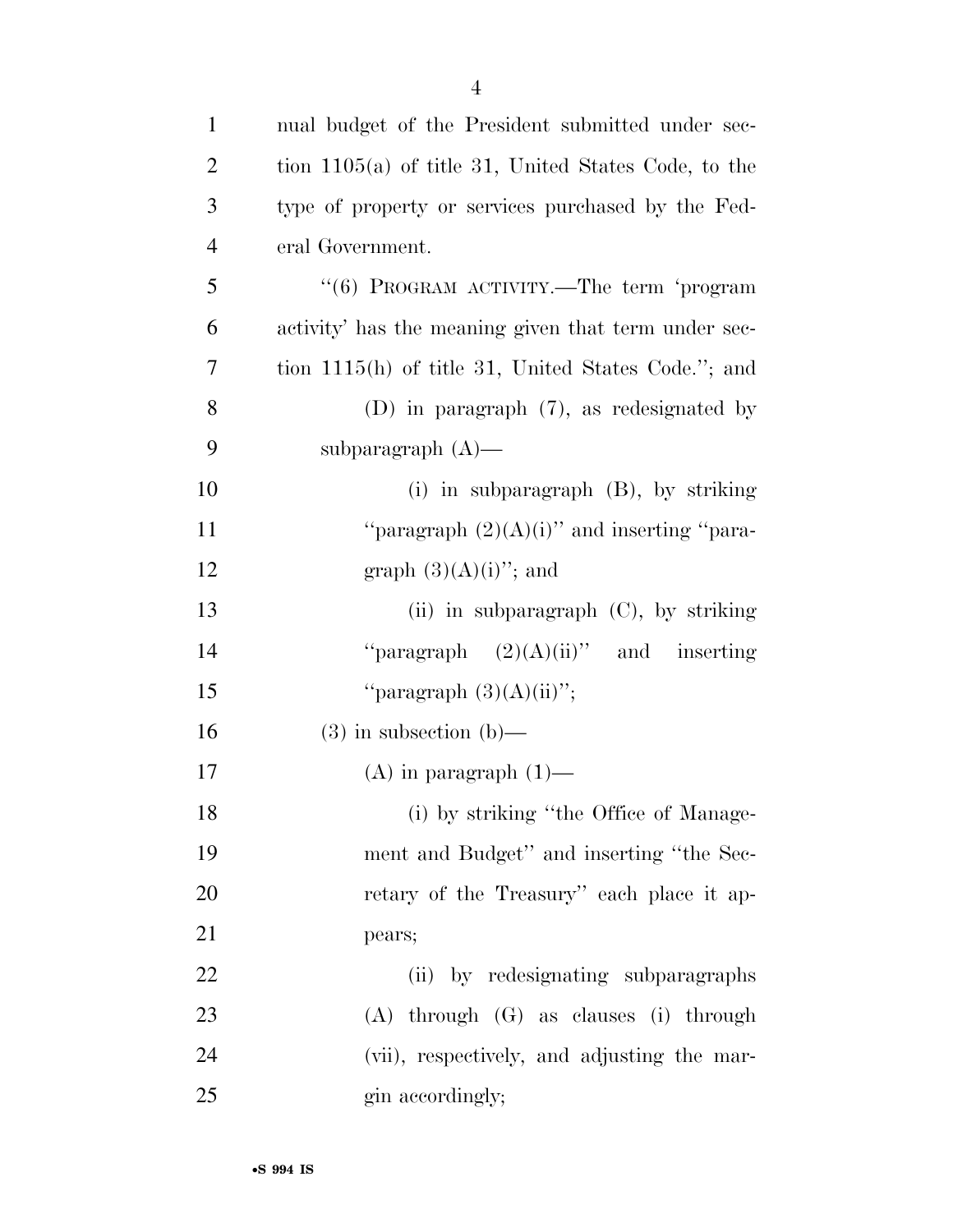| $\mathbf{1}$   | (iii) by striking "for each Federal             |
|----------------|-------------------------------------------------|
| $\overline{2}$ | award—" and inserting the following: "for       |
| 3              | all Federal funds—                              |
| $\overline{4}$ | "(A) for each Federal agency, component         |
| 5              | of a Federal agency, appropriations account,    |
| 6              | program activity, and object class (including   |
| 7              | any subcomponent of an object class), and other |
| 8              | accounts or data as appropriate—                |
| 9              | "(i) the amount of budget authority             |
| 10             | available;                                      |
| 11             | "(ii) the amount obligated;                     |
| 12             | "(iii) the amount of outlays;                   |
| 13             | $``(iv)$ the amount of any Federal funds        |
| 14             | reprogrammed or transferred; and                |
| 15             | $f'(v)$ the amount of expired and unex-         |
| 16             | pired unobligated balances; and                 |
| 17             | "(B) for each Federal award—"; and              |
| 18             | $(iv)$ in subparagraph $(B)(iii)$ , as so       |
| 19             | designated by this subparagraph, by insert-     |
| 20             | ing ", which shall be assigned a unique         |
| 21             | identifier," after "information on<br>the       |
| 22             | award";                                         |
| 23             | $(B)$ in paragraph $(3)$ —                      |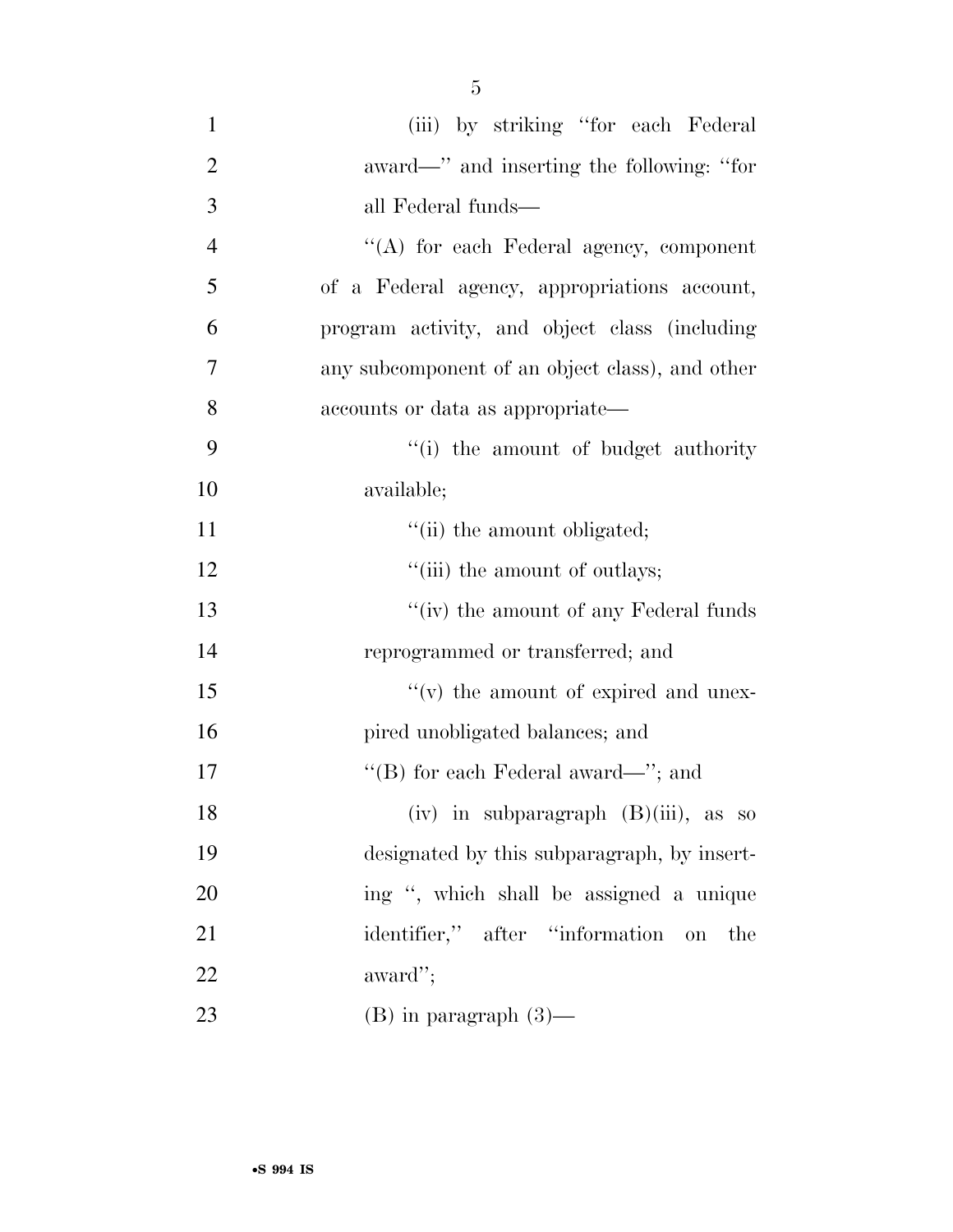| $\mathbf{1}$   | (i) by striking "Director of the Office"              |
|----------------|-------------------------------------------------------|
| $\overline{2}$ | of Management and Budget" and inserting               |
| 3              | "Secretary of the Treasury"; and                      |
| $\overline{4}$ | (ii) by striking "the Director may"                   |
| 5              | and inserting "the Secretary may";                    |
| 6              | $(C)$ in paragraph $(4)$ —                            |
| $\overline{7}$ | (i) by striking "Director of the Office               |
| 8              | of Management and Budget" and inserting               |
| 9              | "Secretary of the Treasury";                          |
| 10             | (ii) by striking "the Director upon"                  |
| 11             | and inserting "the Secretary upon"; and               |
| 12             | (iii) by striking "the Director in" and               |
| 13             | inserting "the Secretary in"; and                     |
| 14             | (D) by adding at the end the following:               |
| 15             | "(5) APPLICATION OF DATA STANDARDS.—The               |
| 16             | Secretary of the Treasury shall apply the data        |
| 17             | standards established by the Secretary of the Treas-  |
| 18             | ury under subsection (e) to all data collection, data |
| 19             | dissemination, and data publication required under    |
| 20             | this section.                                         |
| 21             | "(6) DATA FEED TO RECOVERY ACCOUNT-                   |
| 22             | TRANSPARENCY BOARD.—The<br>- Sec-<br>ABILITY AND      |
| 23             | retary of the Treasury shall provide the data de-     |
| 24             | scribed in paragraph (1) to the Recovery Account-     |
| 25             | ability and Transparency Board for inclusion in the   |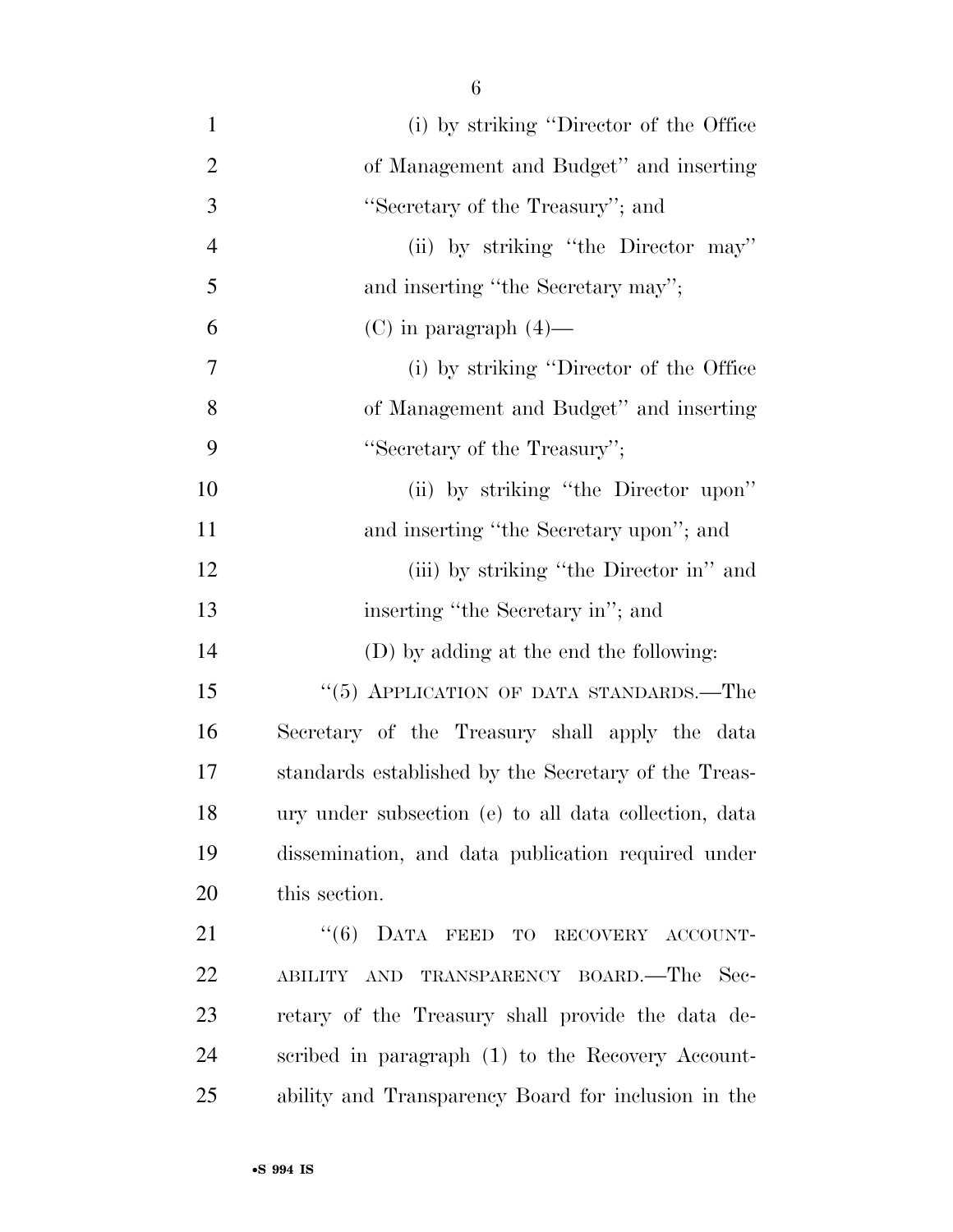| $\mathbf{1}$   | Recovery Operations Center described in subsection |
|----------------|----------------------------------------------------|
| $\overline{2}$ | $(h)$ .";                                          |
| 3              | $(4)$ in subsection $(e)$ —                        |
| $\overline{4}$ | $(A)$ in paragraph $(1)$ —                         |
| 5              | (i) in the matter preceding subpara-               |
| 6              | graph $(A)$ , by striking "and Grants.gov"         |
| $\overline{7}$ | and inserting "Grants.gov, the Payment             |
| 8              | Automation Manager and Federal Infor-              |
| 9              | mation Repository and other data or data-          |
| 10             | bases from the Department of the Treas-            |
| 11             | ury, the MAX Information System of the             |
| 12             | Office of Management and Budget, and               |
| 13             | other data from Federal agencies collected         |
| 14             | and identified by the Office of Manage-            |
| 15             | ment and Budget";                                  |
| 16             | (ii) in subparagraph $(B)$ , by adding             |
| 17             | "and" at the end; and                              |
| 18             | (iii) by adding at the end the fol-                |
| 19             | lowing:                                            |
| 20             | "(C) specify such search shall be confined         |
| 21             | to Federal funds;";                                |
| 22             | $(B)$ in paragraph $(2)$ , by inserting "the       |
| 23             | Payment Automation Manager and Federal In-         |
| 24             | formation Repository and other data or data-       |
| 25             | bases from the Department of the Treasury, the     |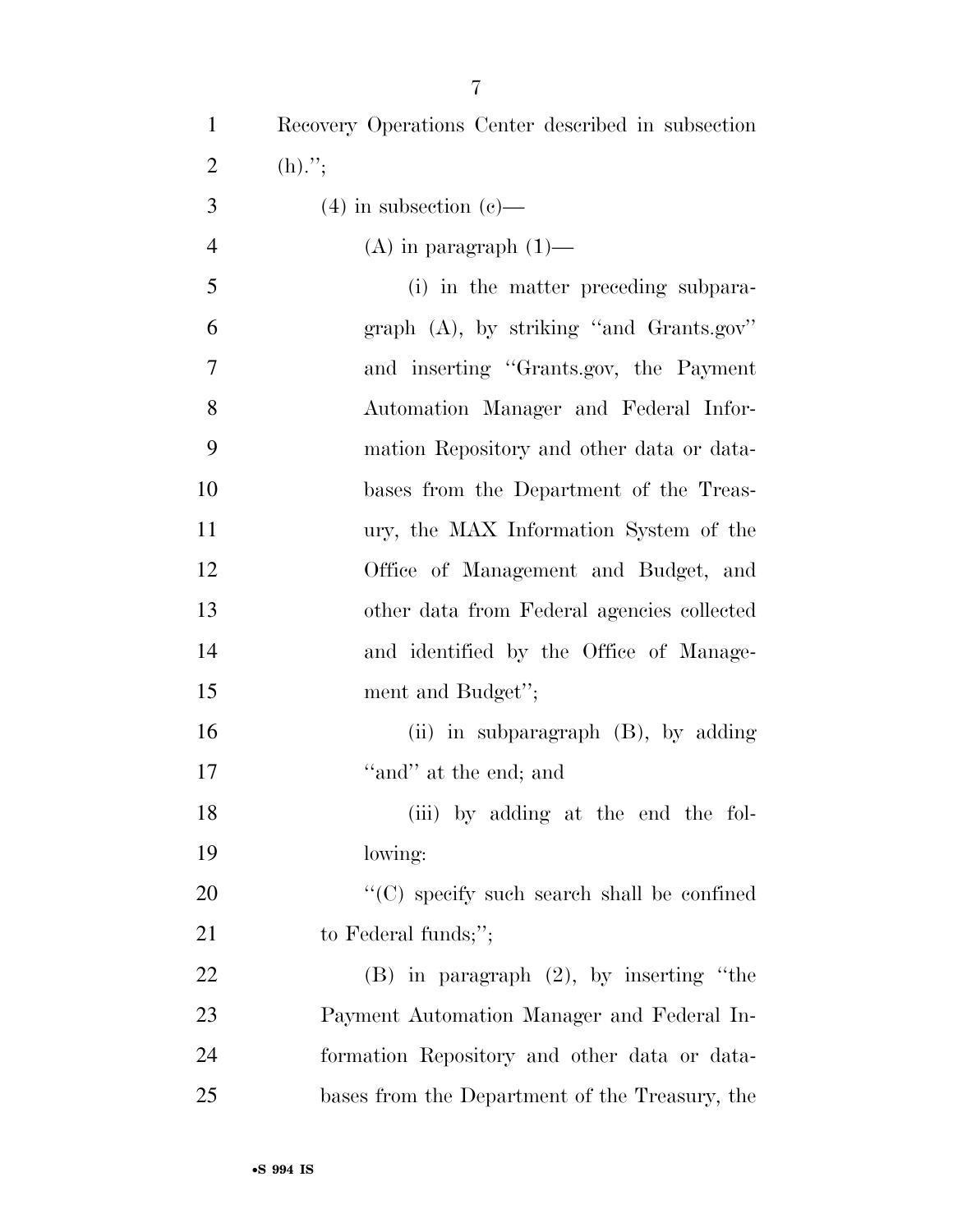| $\mathbf{1}$   | MAX Information System of the Office of Man-       |
|----------------|----------------------------------------------------|
| $\overline{2}$ | agement and Budget, other data from Federal        |
| 3              | agencies collected and identified by the Office of |
| $\overline{4}$ | Management and Budget," after "Grants.gov          |
| 5              | website,";                                         |
| 6              | $(C)$ in paragraph $(4)$ —                         |
| 7              | (i) by striking "shall be updated not              |
| 8              | later" and inserting the following: "shall         |
| 9              | be updated—                                        |
| 10             | "(A) not later"; and                               |
| 11             | (ii) by adding at the end the fol-                 |
| 12             | lowing:                                            |
| 13             | "(B) not less than once each quarter with          |
| 14             | information relating to Federal funds;";           |
| 15             | (D) in paragraph $(5)$ —                           |
| 16             | (i) by inserting "Federal funds and"               |
| 17             | before "Federal awards" the first place it         |
| 18             | appears;                                           |
| 19             | by striking "subsection"<br>(ii)                   |
| 20             | $(a)(2)(A)(i)$ and those described in sub-         |
| 21             | section $(a)(2)(A)(ii)$ " and inserting "sub-      |
| 22             | section $(a)(3)(A)(i)$ and those described in      |
| 23             | subsection $(a)(3)(A)(ii)$ "; and                  |
| 24             | (iii) by striking the period at the end            |
| 25             | and inserting a semicolon; and                     |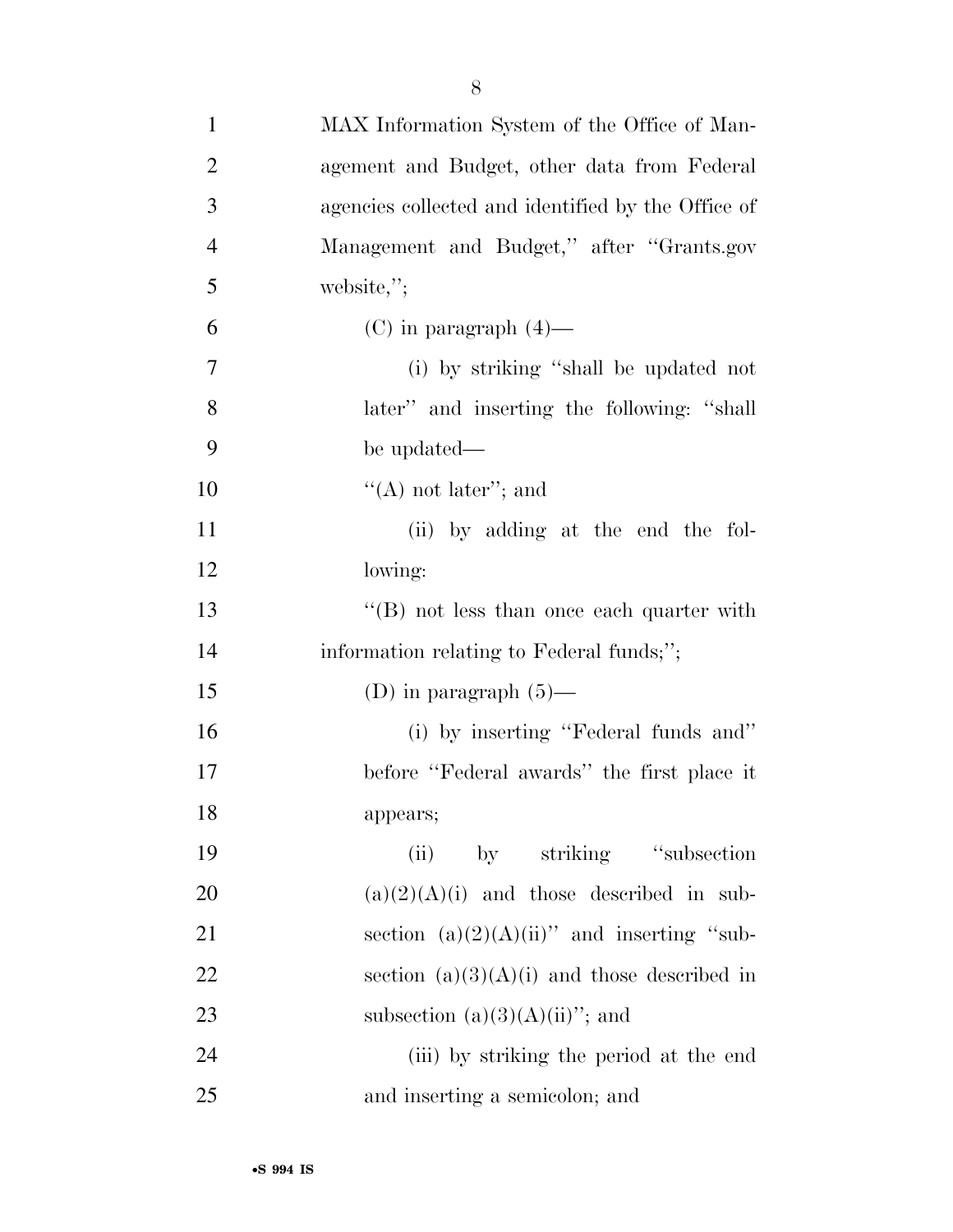| $\mathbf{1}$   | (E) by adding at the end the following:                   |
|----------------|-----------------------------------------------------------|
| $\overline{2}$ | $\cdot$ (6) shall have the ability to aggregate data for  |
| 3              | the categories described in paragraphs (1) through        |
| $\overline{4}$ | (5) without double-counting data; and                     |
| 5              | $\lq(7)$ shall permit all information published           |
| 6              | under this section to be downloaded in bulk.";            |
| $\tau$         | $(5)$ by redesignating subsections $(e)$ , $(f)$ , and    |
| 8              | $(g)$ as subsections (i), (j), and (k), respectively; and |
| 9              | $(6)$ by inserting after subsection $(d)$ the fol-        |
| 10             | lowing:                                                   |
| 11             | "(e) DEPARTMENT OF THE TREASURY REQUIRE-                  |
| 12             | MENTS.-                                                   |
| 13             | $``(1)$ DATA STANDARDS.—                                  |
| 14             | "(A) IN GENERAL.—The Secretary of the                     |
| 15             | Treasury, in consultation with the Director of            |
| 16             | the Office of Management and Budget, the Ad-              |
| $17\,$         | ministrator of General Services, and the heads            |
| 18             | of Federal agencies, shall establish Government-          |
| 19             | wide financial data standards for Federal                 |
| 20             | funds, which shall—                                       |
| 21             | "(i) include common data elements,                        |
| 22             | such as codes, unique award identifiers,                  |
| 23             | and fields, for financial and payment infor-              |
| 24             | mation required to be reported by Federal                 |
| 25             | agencies and entities receiving Federal                   |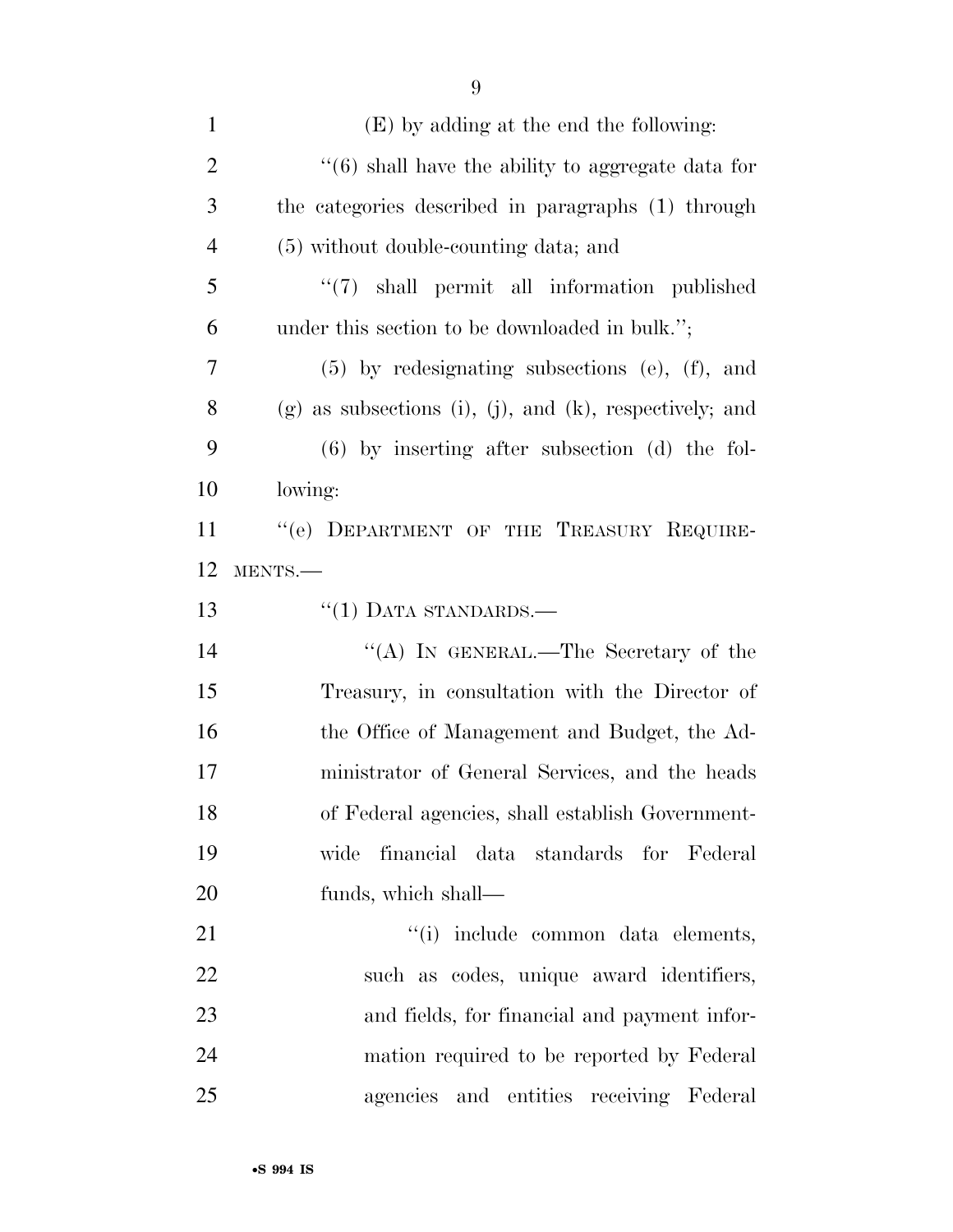| $\mathbf{1}$   | funds, including identifiers for Federal     |
|----------------|----------------------------------------------|
| $\overline{2}$ | awards and entities receiving Federal        |
| 3              | awards;                                      |
| $\overline{4}$ | "(ii) to the extent reasonable and           |
| 5              | practicable, ensure interoperability and in- |
| 6              | corporate—                                   |
| $\overline{7}$ | "(I) common data elements de-                |
| 8              | veloped and maintained by an inter-          |
| 9              | national voluntary consensus stand-          |
| 10             | ards body, as defined by the Office of       |
| 11             | Management and Budget, such as the           |
| 12             | International Organization for Stand-        |
| 13             | ardization;                                  |
| 14             | "(II) common data elements de-               |
| 15             | veloped and maintained by Federal            |
| 16             | agencies with authority over con-            |
| 17             | tracting and financial assistance, such      |
| 18             | as the Federal Acquisition Regulatory        |
| 19             | Council; and                                 |
| 20             | "(III) common data elements de-              |
| 21             | veloped and maintained by accounting         |
| 22             | standards organizations; and                 |
| 23             | "(iii) include data reporting standards      |
| 24             | that-                                        |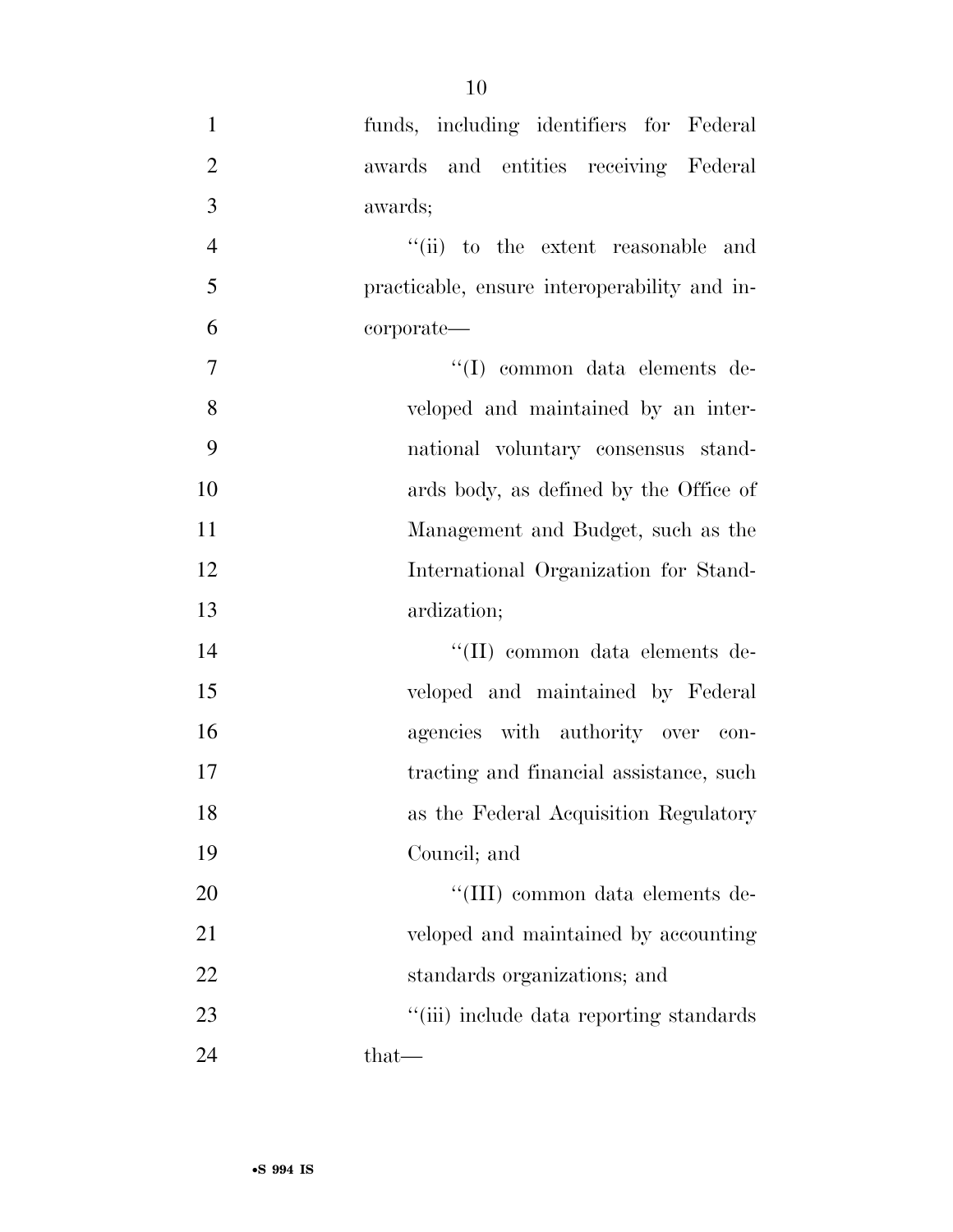| $\mathbf{1}$   | "(I) incorporate a widely accept-        |
|----------------|------------------------------------------|
| $\overline{2}$ | ed, nonproprietary, searchable, plat-    |
| 3              | form-independent computer-readable       |
| $\overline{4}$ | format;                                  |
| 5              | "(II) be consistent with and im-         |
| 6              | plement applicable accounting prin-      |
| 7              | ciples;                                  |
| 8              | "(III) be capable of being contin-       |
| 9              | ually upgraded as necessary;             |
| 10             | $\lq\lq$ (IV) are structured to specifi- |
| 11             | cally support the reporting of financial |
| 12             | and performance-related data, such as    |
| 13             | that any data produced, regardless of    |
| 14             | reporting need or software used for      |
| 15             | creation or consumption, is consistent   |
| 16             | and comparable across reporting situ-    |
| 17             | ations;                                  |
| 18             | "(V) establish, for each data            |
| 19             | point, a standard method of conveying    |
| 20             | the reporting period, reporting entity,  |
| 21             | unit of measure, and other associated    |
| 22             | attributes; and                          |
| 23             | "(VI) incorporate nonproprietary         |
| 24             | standards in effect on the date of en-   |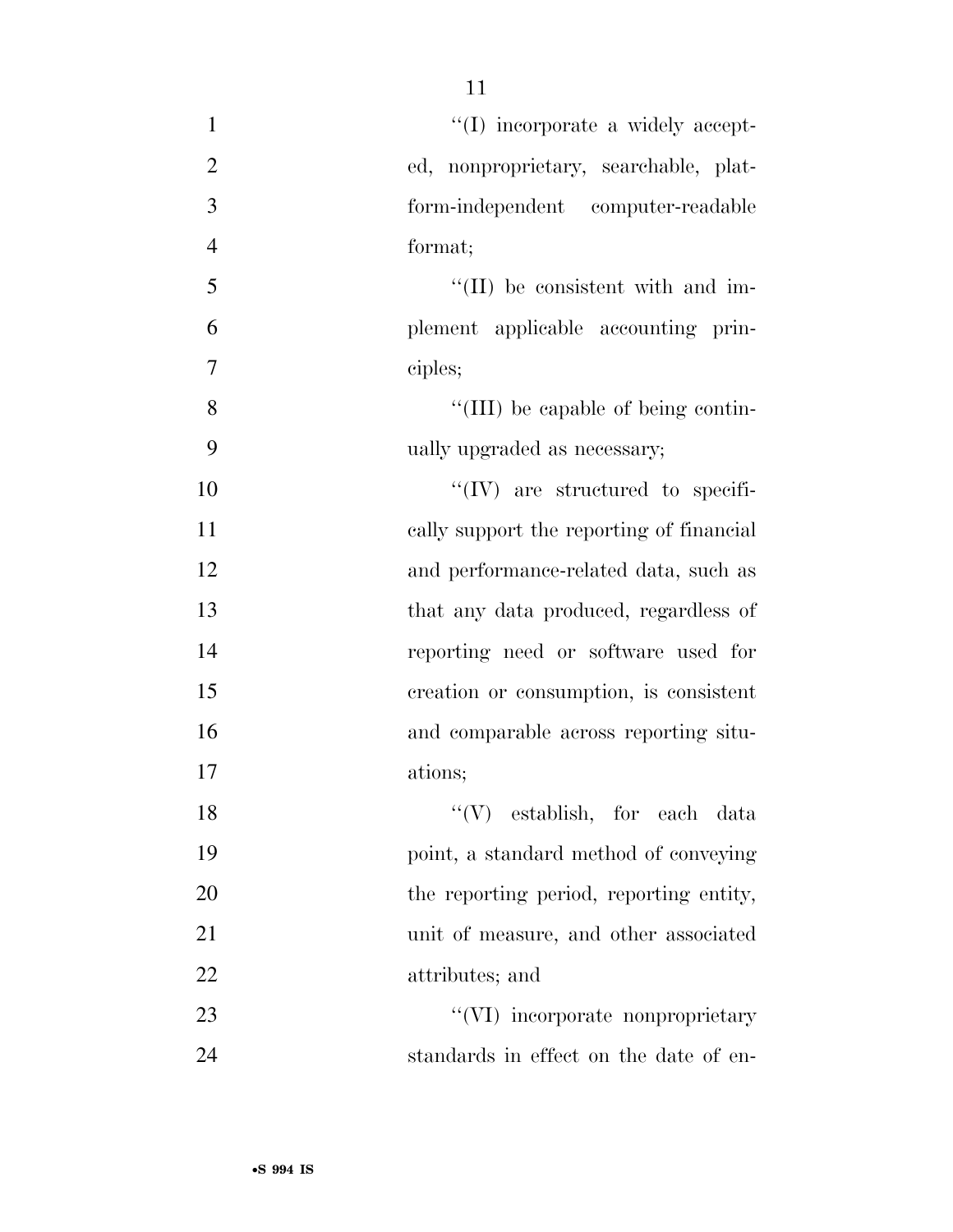actment of the Digital Accountability 2 and Transparency Act of 2013. 3 "(B) DEADLINES.— 4 ''(i) GUIDANCE.—The Secretary of the Treasury, in consultation with the Di- rector of the Office of Management and Budget, shall issue guidance on the data standards established under subparagraph (A) to Federal agencies not later than 1 year after the date of enactment of the Digital Accountability and Transparency Act of 2013. 13 ''(ii) WEBSITE.—Not later than 1 year after the date on which the guidance under clause (i) is issued, the Director of the Office of Management and Budget shall ensure that the website required under this section makes data publically available in accordance with the data standards established under subparagraph

21 (A).

22 "'(iii) AGENCIES.—Not later than 180 days after the date on which the guidance under clause (i) is issued, each Federal agency shall collect, report, and maintain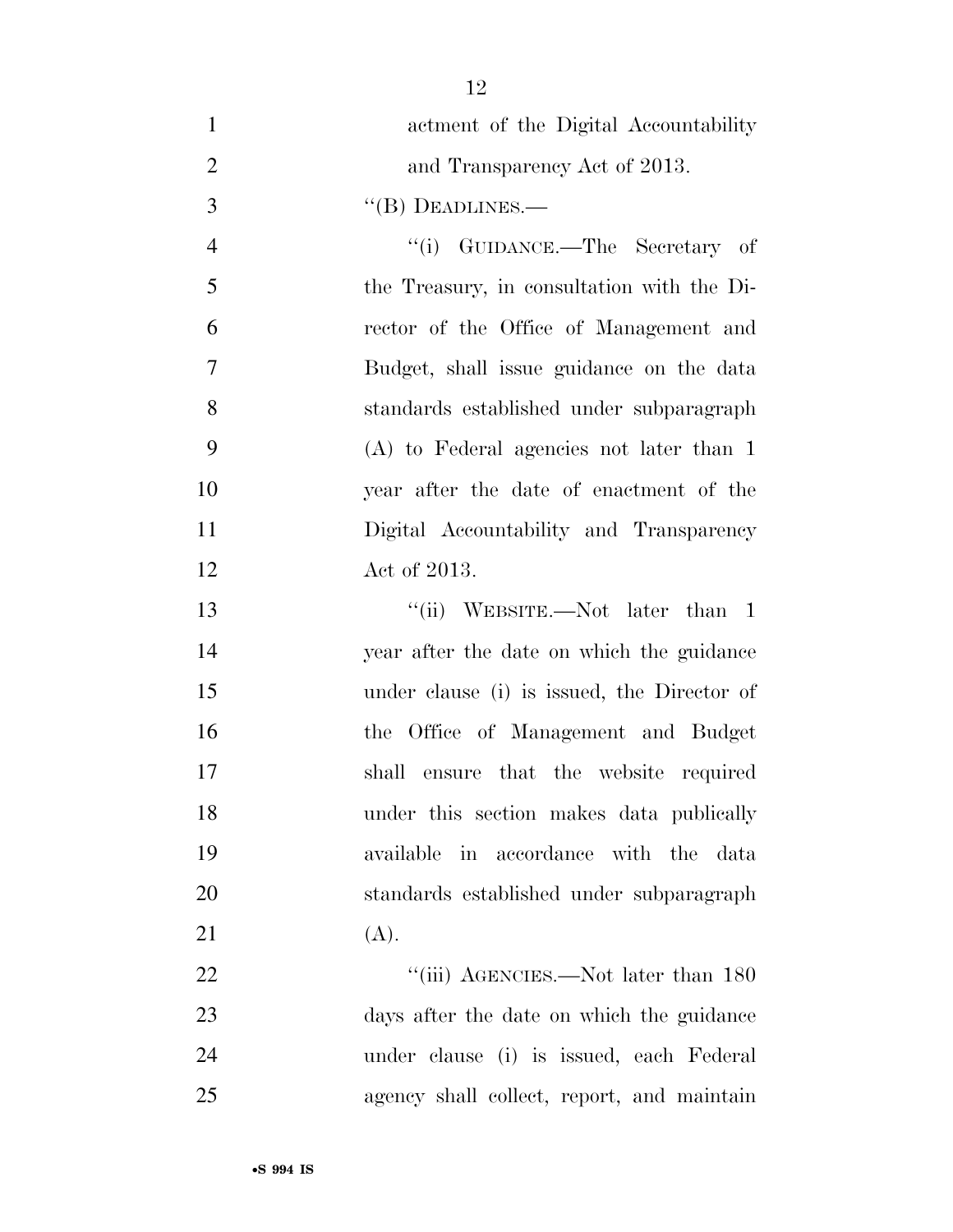| $\mathbf{1}$   | data in accordance with the data standards       |
|----------------|--------------------------------------------------|
| $\overline{2}$ | established under subparagraph (A).              |
| 3              | "(C) CONSULTATION.—The Secretary of              |
| $\overline{4}$ | the Treasury shall consult with public and pri-  |
| 5              | vate stakeholders in establishing data standards |
| 6              | under this paragraph.                            |
| 7              | "(2) IMPROPER PAYMENT PREVENTION.—               |
| 8              | "(A) IN GENERAL.—The Secretary of the            |
| 9              | Treasury, in consultation with the heads and     |
| 10             | Inspectors General of Federal agencies, shall    |
| 11             | use the data to which the data standards estab-  |
| 12             | lished under paragraph (1) apply and other       |
| 13             | available data (including available data from    |
| 14             | State and local governments) to detect, prevent, |
| 15             | and recover improper payments through pre-       |
| 16             | award, post-award pre-payment, and post-pay-     |
| 17             | ment analysis, which shall include analysis and  |
| 18             | investigations incorporating-                    |
| 19             | "(i) review and data matching of pay-            |
| 20             | ments and beneficiary enrollment lists of        |
| 21             | State programs carried out using Federal         |
| 22             | funds for the purposes of identifying eligi-     |
| 23             | bility duplication, residency ineligibility,     |
| 24             | duplicate payments, or other potential im-       |
| 25             | proper payment issues;                           |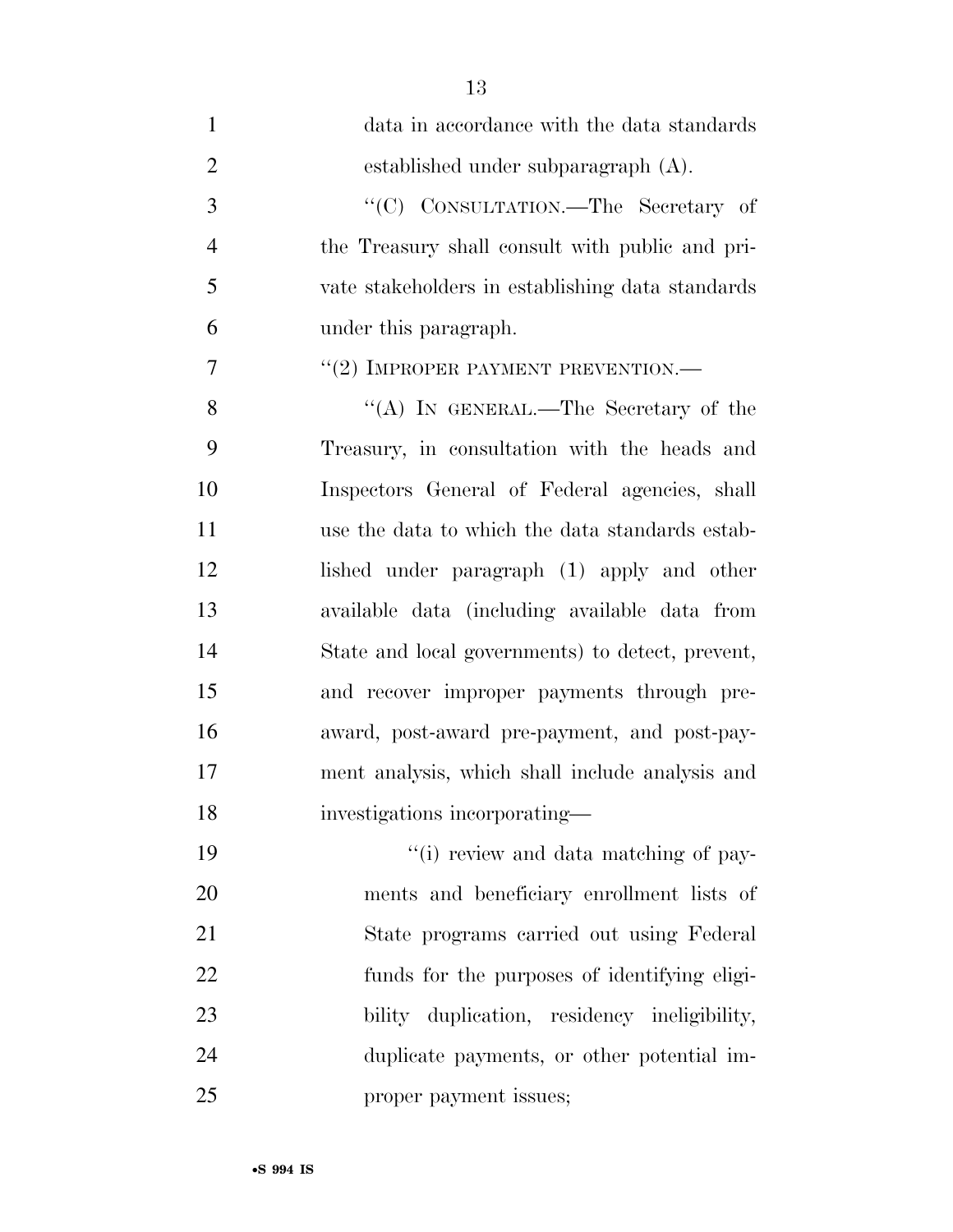| $\mathbf{1}$   | "(ii) review of multiple Federal agen-         |
|----------------|------------------------------------------------|
| $\overline{2}$ | cies and programs for which comparison of      |
| 3              | data could show payment duplication; and       |
| $\overline{4}$ | "(iii) review of other information the         |
| 5              | Secretary of the Treasury determines are       |
| 6              | effective, which may include investigation     |
| 7              | or review of information from multiple         |
| 8              | Federal agencies or programs.                  |
| 9              | "(B) REPORT.—Not later than $180$ days         |
| 10             | after the date of enactment of the Digital Ac- |
| 11             | countability and Transparency Act of 2013, the |
| 12             | Secretary of the Treasury shall submit to Con- |
| 13             | gress a report, which may be included as part  |
| 14             | of another report submitted to Congress, which |
| 15             | shall include a description of—                |
| 16             | "(i) the implementation of the fraud           |
| 17             | prevention efforts described under sub-        |
| 18             | paragraph $(A)$ ; and                          |
| 19             | "(ii) the metrics used in determining          |
| 20             | whether the fraud prevention efforts have      |
| 21             | reduced, or contributed to the reduction of,   |
| 22             | improper payments or improper awards.          |
| 23             | $``(3)$ IMPROVEMENTS TO ACCESS TO DATA.—       |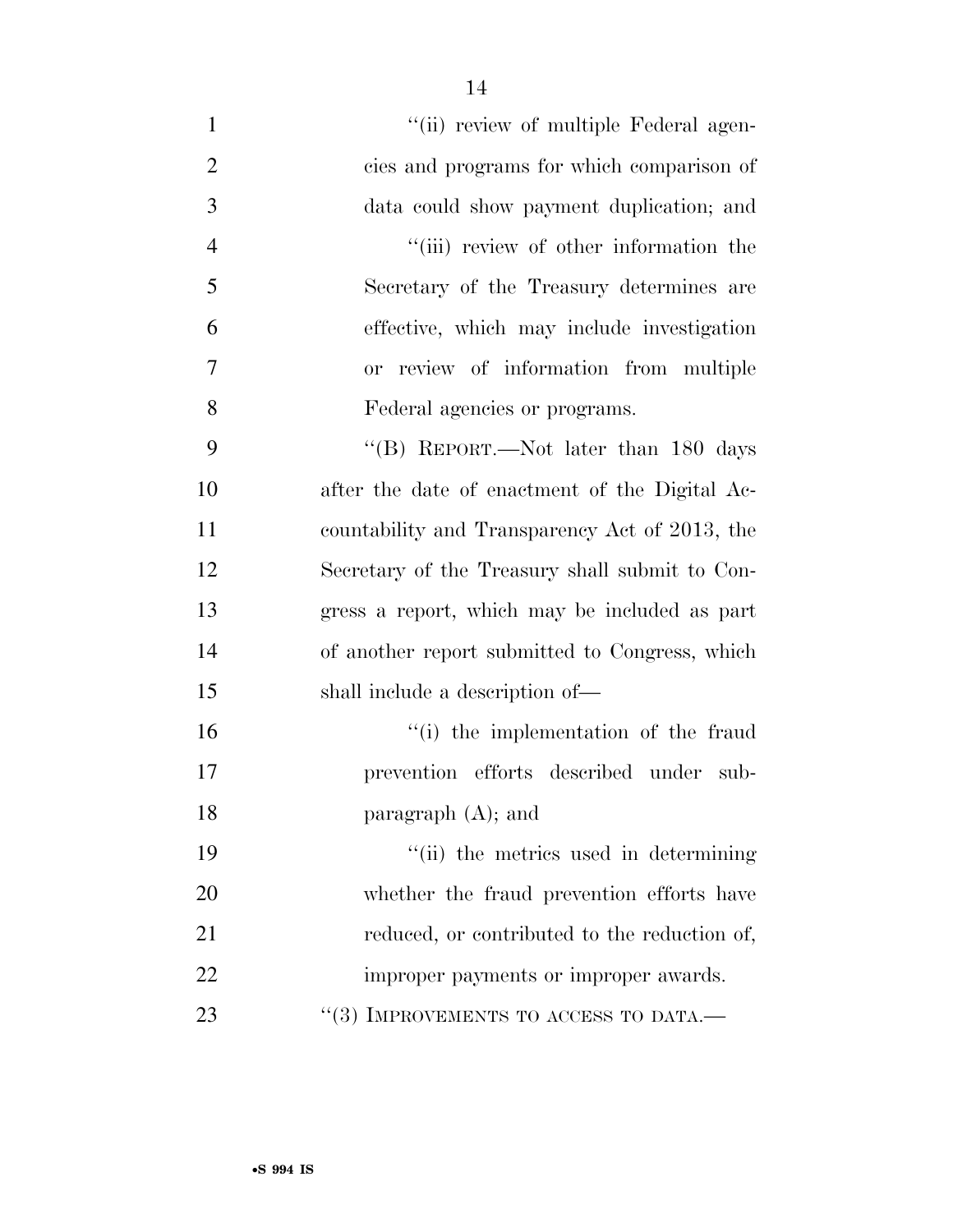| $\mathbf{1}$   | "(A) IN GENERAL.—In order to carry out         |
|----------------|------------------------------------------------|
| $\overline{2}$ | this Act, upon request by the Secretary of the |
| 3              | Treasury-                                      |
| $\overline{4}$ | "(i) the Commissioner of Social Secu-          |
| 5              | rity shall make available the Social Secu-     |
| 6              | rity earnings information of a living or de-   |
| 7              | ceased employee;                               |
| 8              | "(ii) the Director of the Bureau of            |
| 9              | Prisons shall make available information       |
| 10             | relating to Federal prisoners; and             |
| 11             | "(iii) the Secretary of Housing and            |
| 12             | Urban Development shall make available         |
| 13             | information in the Credit Alert Verification   |
| 14             | System of the Department of Housing and        |
| 15             | Urban Development.                             |
| 16             | "(B) USE AND PROTECTION OF INFORMA-            |
| 17             | TION.—The Secretary of the Treasury—           |
| 18             | "(i) may only use information ob-              |
| 19             | tained under subparagraph $(A)$ to assist in   |
| 20             | Federal debt collection and in the preven-     |
| 21             | tion, identification or recovery of improper   |
| 22             | payments; and                                  |
| 23             | "(ii) shall ensure that data to which          |
| 24             | the data standards established under para-     |
| 25             | graph (1) apply is adequately protected        |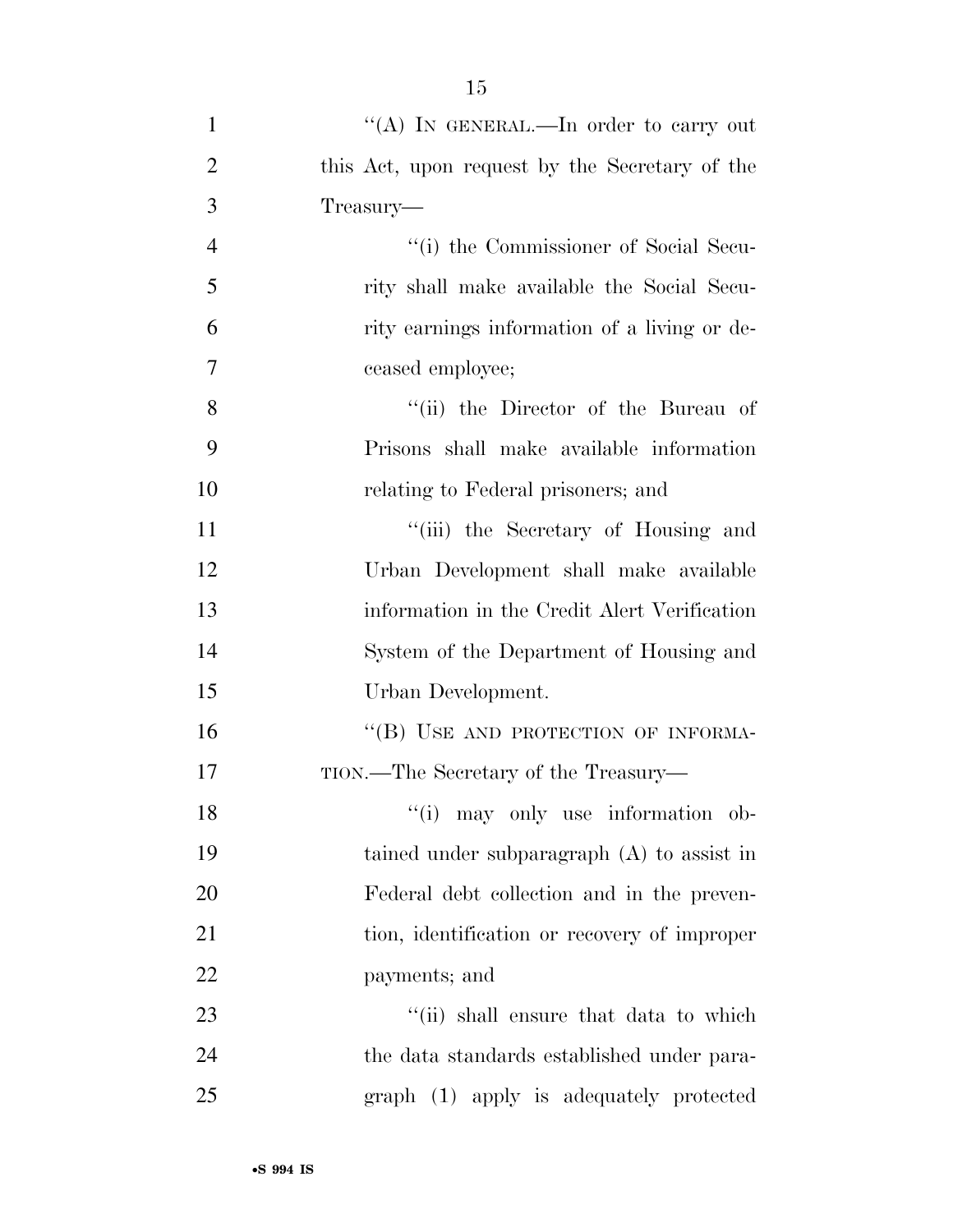| $\mathbf{1}$   | and collected in a manner consistent with              |
|----------------|--------------------------------------------------------|
| $\overline{2}$ | privacy protections provided for by law.               |
| 3              | CONSOLIDATED RECIPIENT FINANCIAL RE-<br>$\lq\lq(f)$    |
| 4              | PORTS.—The Director of the Office of Management and    |
| 5              | Budget shall—                                          |
| 6              | $\lq(1)$ review the financial reporting required by    |
| 7              | Federal agencies for Federal award recipients to re-   |
| 8              | duce duplicative financial reporting and compliance    |
| 9              | costs for recipients;                                  |
| 10             | $"(2)$ request input from Federal award recipi-        |
| 11             | ents to reduce duplicative financial reporting, espe-  |
| 12             | cially from State and local governments and insti-     |
| 13             | tutes of higher education;                             |
| 14             | $(3)$ not later than 1 year after the date of en-      |
| 15             | actment of the Digital Accountability and Trans-       |
| 16             | parency Act of 2013, provide instructions to the       |
| 17             | heads of Federal agencies regarding how to simplify    |
| 18             | the reporting requirements for Federal award recipi-   |
| 19             | ents to reduce duplicative reporting and reports to    |
| 20             | reduce compliance costs, as appropriate; and           |
| 21             | $\cdot$ (4) not later than 18 months after the date of |
| 22             | enactment of the Digital Accountability and Trans-     |
| 23             | parency Act of 2013, submit to Congress a report       |
| 24             | regarding any legislative action required to stream-   |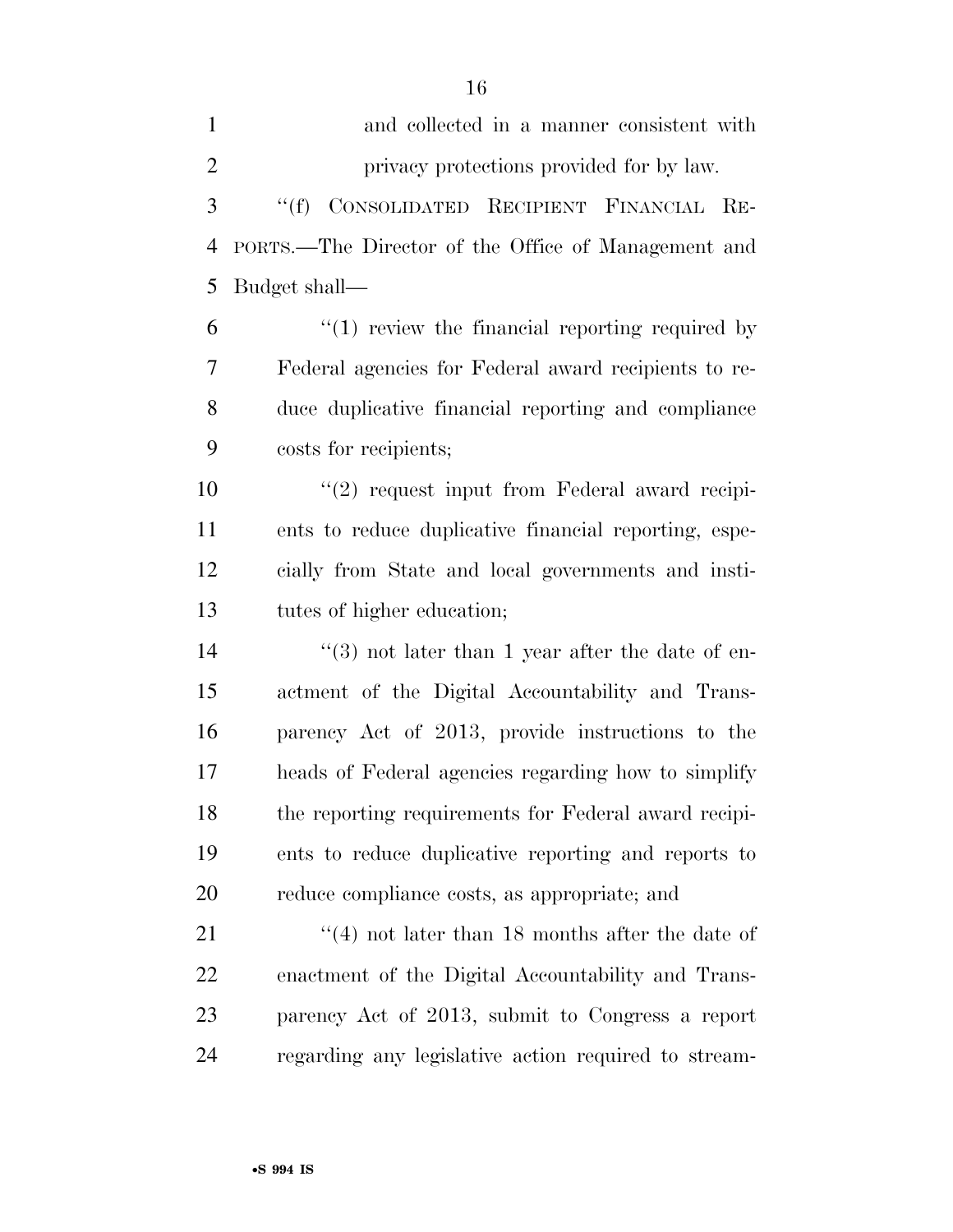line the reporting requirements for Federal award recipients.

3 "(g) ACCOUNTABILITY FOR FEDERAL FUNDING.—

4 "(1) IN GENERAL.—Not later than 1 year after the date of enactment of the Digital Accountability and Transparency Act of 2013, and every 2 years thereafter until the date that is 6 years after such date of enactment, the Inspector General of each Federal agency, in consultation with the Comptroller General of the United States, shall review a sam- pling of the spending data submitted under this Act by the Federal agency and shall submit to Congress and make publically available a report in on the completeness, timeliness, quality, and accuracy of the data sampled and the implementation and use of consistent data standards by the Federal agency.

## 17 <sup>''</sup>(2) COMPTROLLER GENERAL.—

 $\text{``(A)}$  In GENERAL.—Not later than 2 years after the date of enactment of the Digital Ac- countability and Transparency Act of 2013, and every 2 years thereafter until the date that is 22 6 years after such date of enactment, and after review of the reports submitted under para- graph (1), the Comptroller General of the United States shall submit to Congress and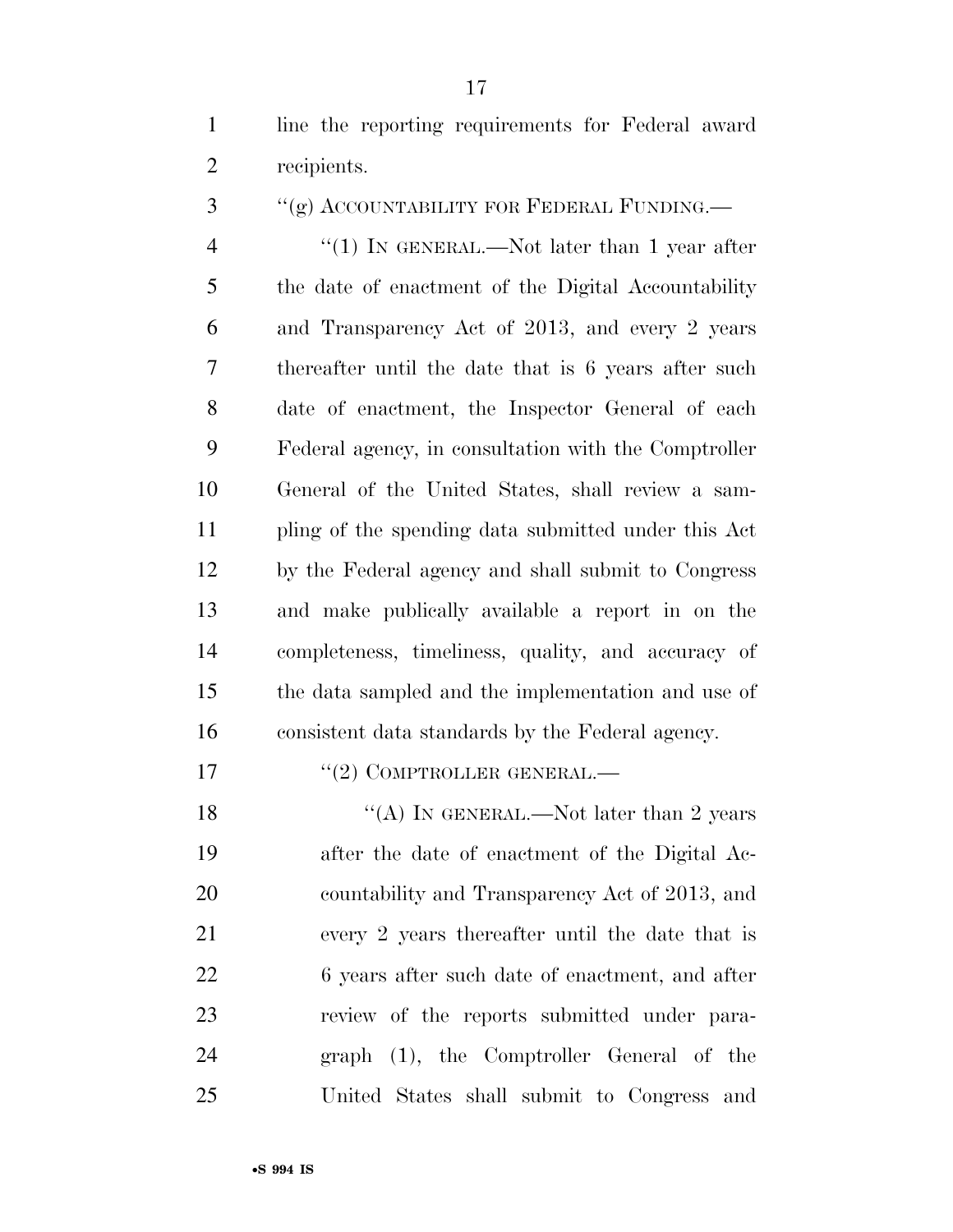make publically available a report on the data completeness, timeliness, quality, and accuracy of the data submitted under this Act by each Federal agency and the implementation and use of consistent data standards by each Federal agency. 7 "'(B) RANKING.—The Comptroller General of the United States shall make available a ranking of Federal agencies regarding data quality, accuracy, and compliance with this Act. ''(h) RECOVERY ACCOUNTABILITY AND TRANS- PARENCY BOARD.— ''(1) RESOURCES AND MECHANISMS.—The Re- covery Accountability and Transparency Board shall develop and test information technology resources and oversight mechanisms to enhance the trans- parency of, and detect and remediate waste, fraud, and abuse in, Federal spending for Inspectors Gen-eral.

20 "(2) WEBSITE.—The Recovery Accountability and Transparency Board shall maintain a website informing the public of the activities of the Recovery Accountability and Transparency Board to identify waste, fraud, and abuse and increase transparency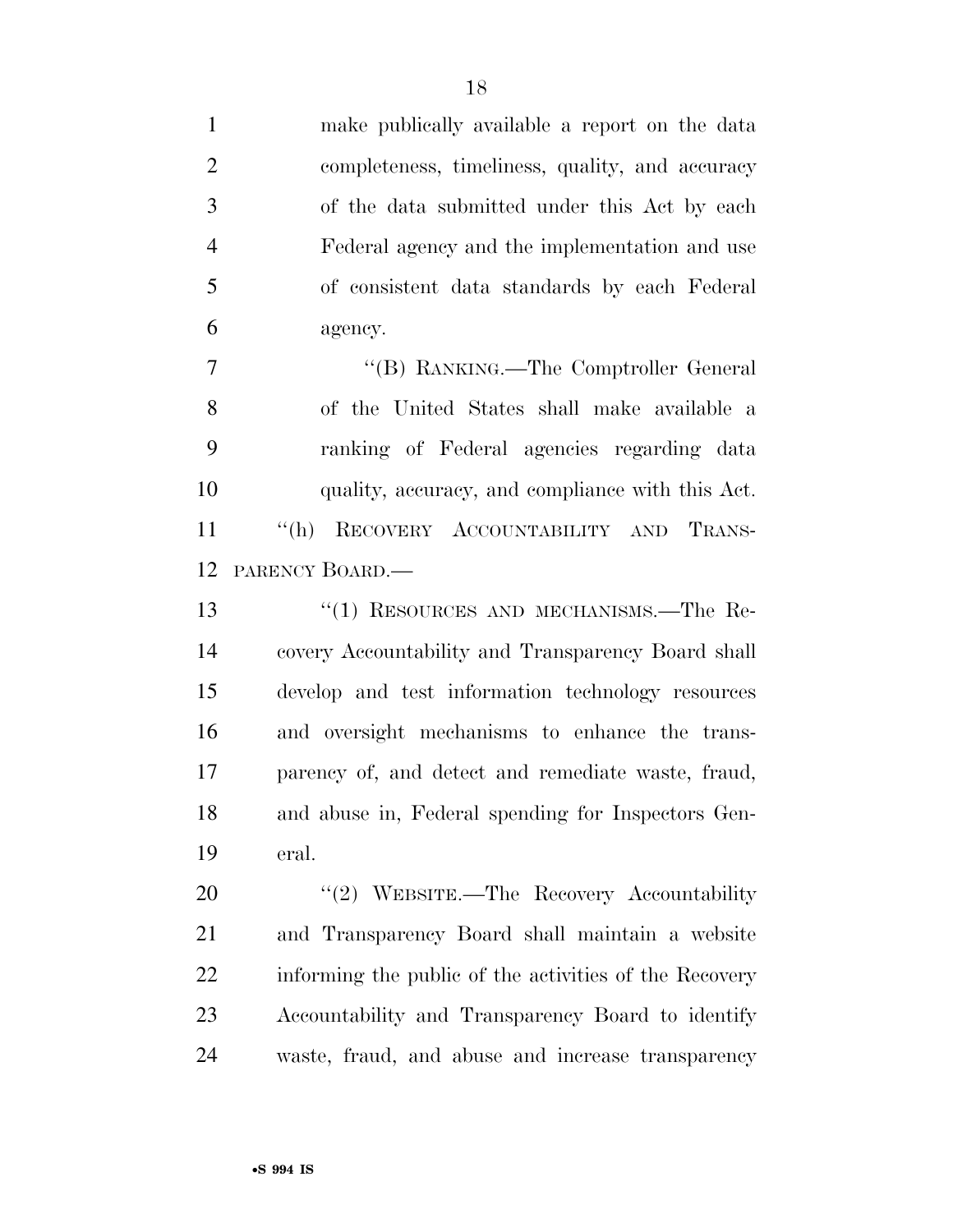| $\mathbf{1}$   | of Federal spending to provide analytical support for |
|----------------|-------------------------------------------------------|
| $\overline{2}$ | Inspectors General.                                   |
| 3              | RECOVERY OPERATIONS CENTER.-The<br>(3)                |
| $\overline{4}$ | Recovery Accountability and Transparency Board        |
| 5              | shall establish and maintain a Recovery Operations    |
| 6              | Center as a governmentwide Internet-based data ac-    |
| 7              | cess system to carry out the functions described in   |
| 8              | paragraph (4).                                        |
| 9              | "(4) FUNCTIONS OF THE RECOVERY OPER-                  |
| 10             | ATIONS CENTER.—The functions described in this        |
| 11             | paragraph are the following:                          |
| 12             | "(A) IN GENERAL.—The Recovery Oper-                   |
| 13             | ations Center shall incorporate—                      |
| 14             | "(i) all information described in sub-                |
| 15             | section $(b)(1);$                                     |
| 16             | "(ii) other information maintained by                 |
| 17             | Federal, State, local, and foreign govern-            |
| 18             | ment agencies; and                                    |
| 19             | "(iii) other commercially and publicly                |
| 20             | available information.                                |
| 21             | "(B) SPECIFIC FUNCTIONS.—The Recovery                 |
| 22             | Operations Center shall be designed and oper-         |
| 23             | ated to carry out the following functions:            |
| 24             | "(i) Combine information described in                 |
| 25             | subsection $(b)(1)$ with other compilations           |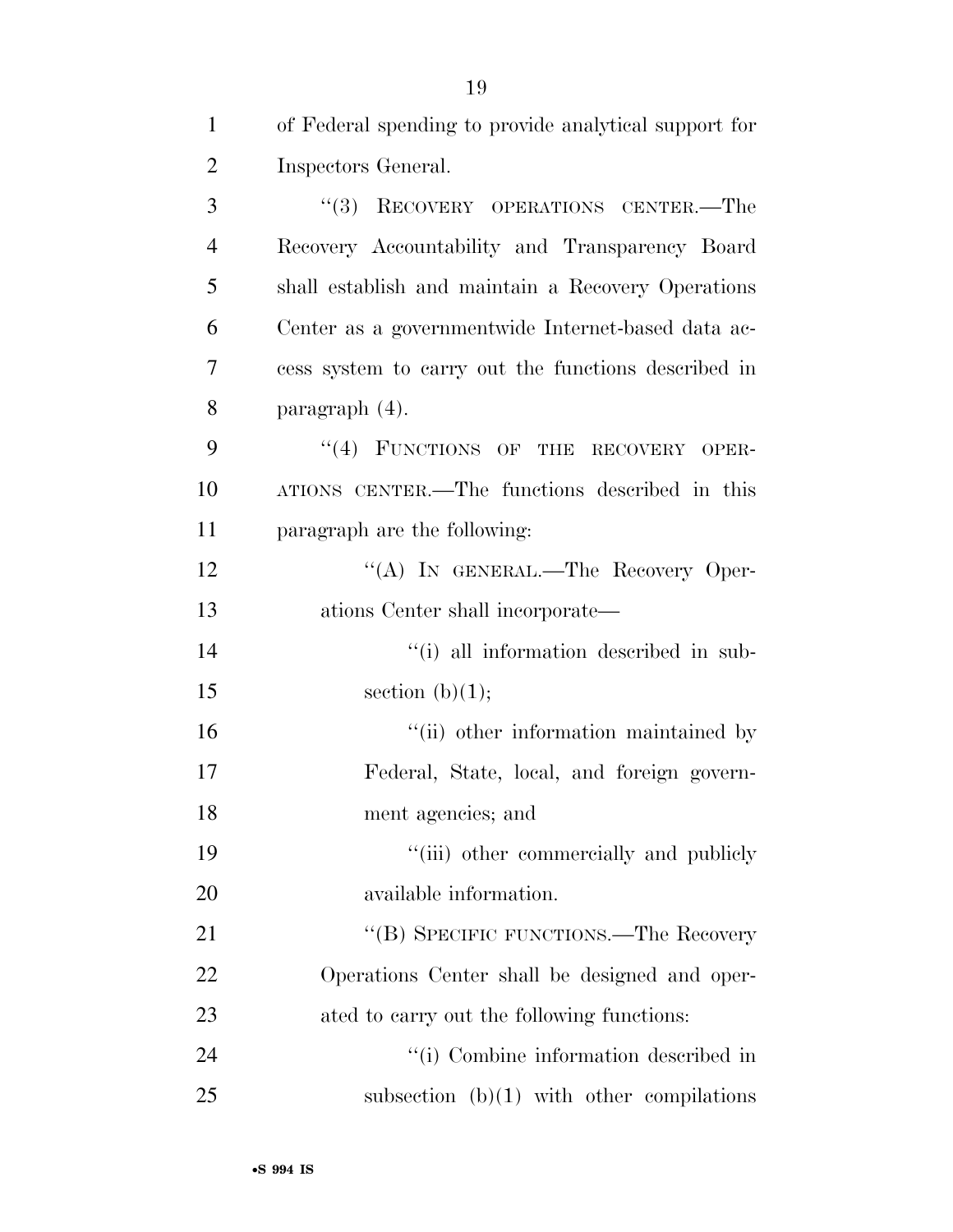of information, including those listed in 2 subparagraph (A). ''(ii) Permit Inspectors Generals, in accordance with applicable law, to detect and remediate waste, fraud, and abuse.''. **SEC. 4. PILOT PROGRAM TO EVALUATE CONSOLIDATED RE-CIPIENT REPORTING.** 

 (a) IN GENERAL.—Not later than 90 days after the date of enactment of this Act, the Recovery Accountability and Transparency Board, in consultation with the Sec- retary of the Treasury and the Director of the Office of Management, shall establish a pilot program relating to reporting by recipients of Federal funds (in this section referred to as the ''pilot program'') for the purpose of in-creasing financial transparency to—

(1) display the full cycle of Federal funds;

 (2) improve the accuracy of Federal financial data; and

 (3) develop recommendations for reducing re- porting required of recipients of Federal funds by consolidating and automating financial reporting re-22 quirements across the Federal Government.

(b) REQUIREMENTS.—The pilot program shall—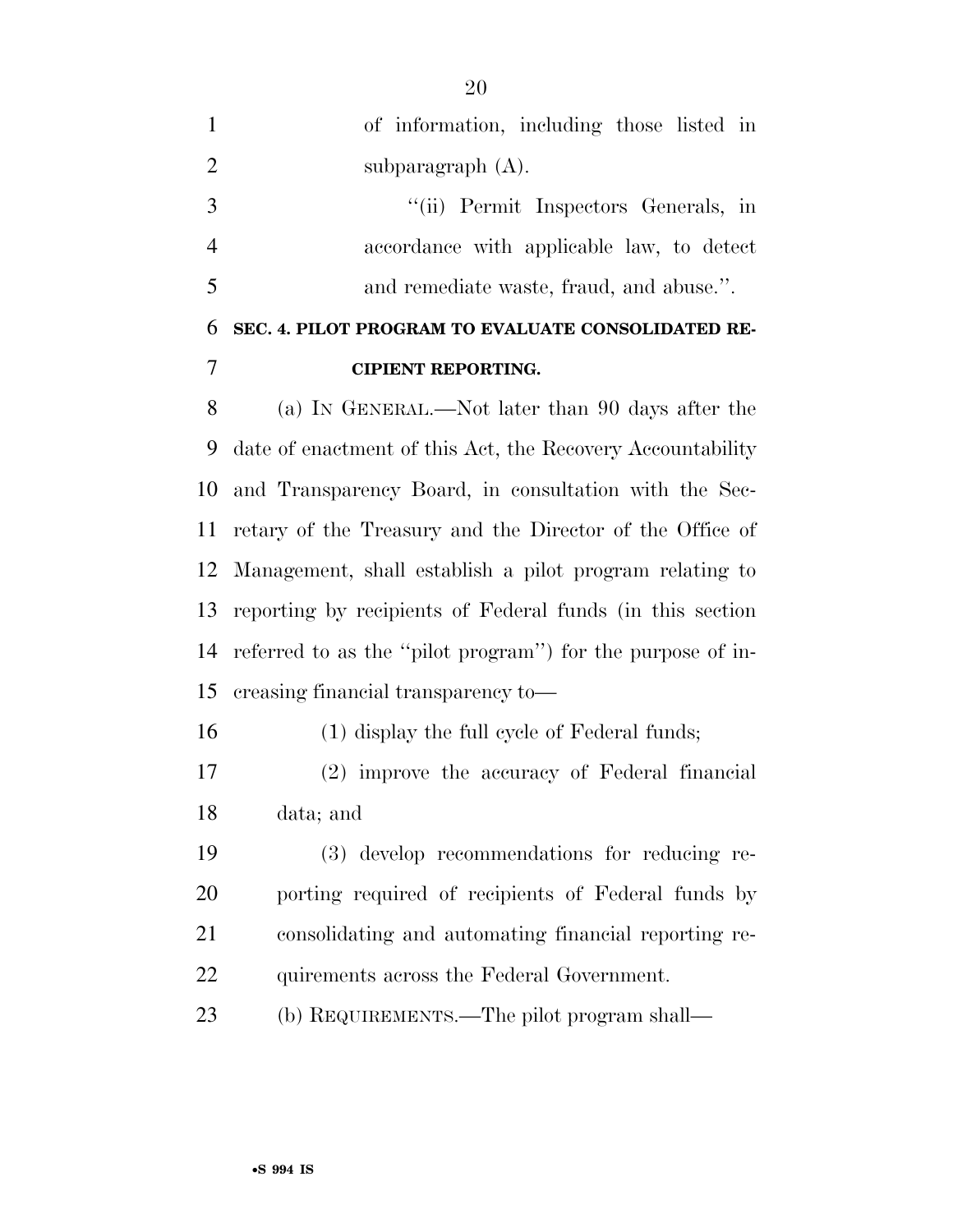(1) include recipients that collectively receive 2 not less than \$1,000,000,000 in Federal funds each fiscal year;

 (2) include recipients that receive Federal funds under multiple programs across multiple agencies; and

 (3) include recipients that collectively receive Federal funds under contracts, grants, and sub-awards.

 (c) REPORTING AND EVALUATION REQUIRE- MENTS.—Each recipient of Federal funds participating in the pilot program shall submit to the Recovery Account- ability and Transparency Board reports on the finances of the selected Federal awards.

 (d) PUBLICATION OF INFORMATION.—All the infor- mation collected by the Recovery Accountability and Transparency Board under the pilot program shall be made publicly available and searchable on the website es- tablished under section 2 of the Federal Funding Account- ability and Transparency Act of 2006 (31 U.S.C. 6101 note).

 (e) TERMINATION.—The pilot program shall termi- nate on the date that is 3 years after the date on which the Recovery Accountability and Transparency Board es-tablishes the pilot program.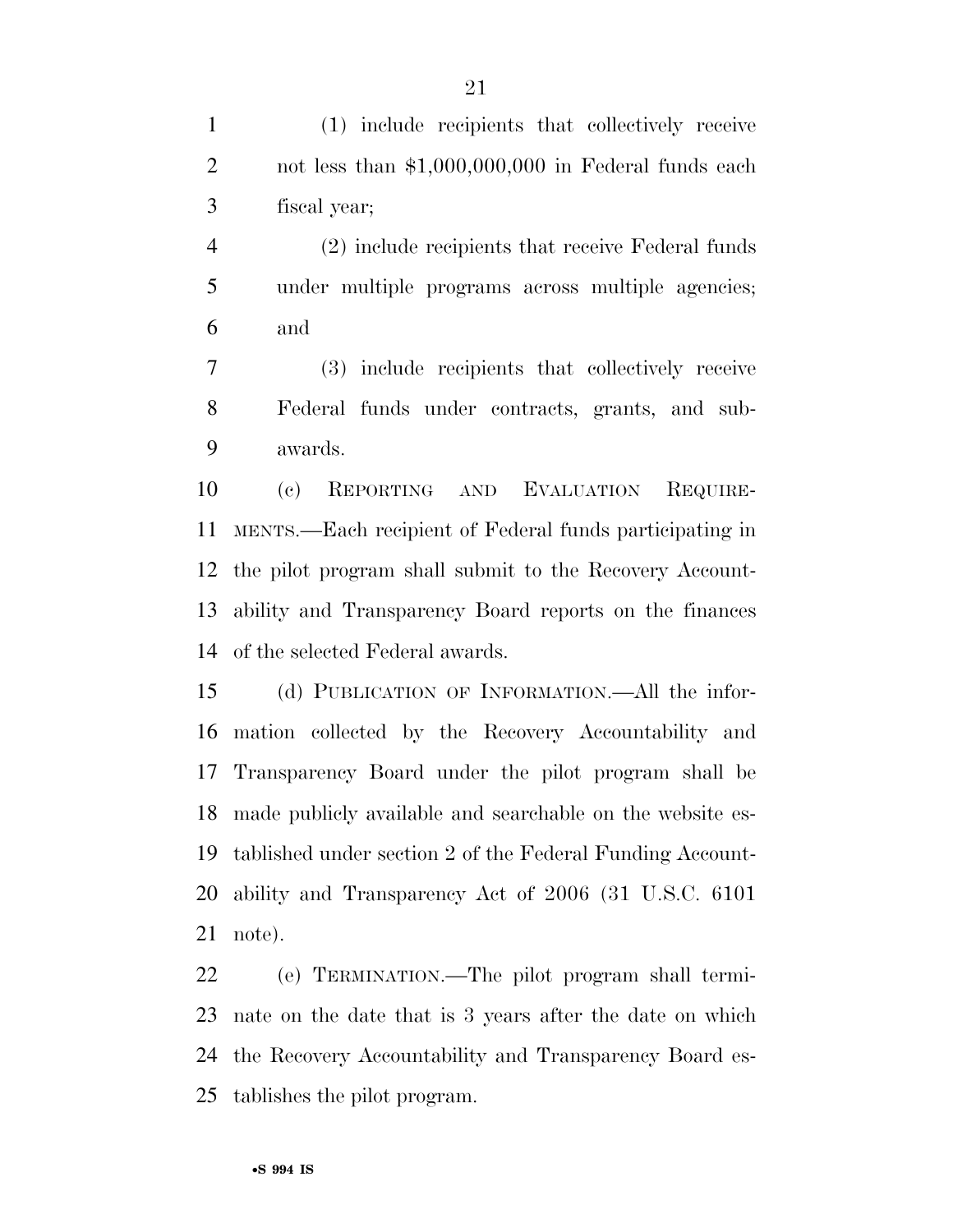(f) REPORT TO CONGRESS.—Not later than 90 days after the date on which the pilot program terminates under subsection (e), the Recovery Accountability and Transparency Board shall submit to the Committee on Homeland Security and Governmental Affairs and the Committee on the Budget of the Senate and the Com- mittee on Oversight and Government Reform and the Committee on the Budget of the House of Representatives a report on the pilot program, which shall include—

 (1) a description of financial data collected under the pilot program, the accuracy of the data provided, and the cost to collect the data from re-cipients; and

(2) recommendations for—

 (A) consolidating some or all aspects of Federal financial reporting to reduce the costs to recipients of Federal funds;

 (B) automating some or all aspects of Fed- eral financial reporting to increase efficiency and reduce the costs to recipients of Federal funds; and

22 (C) improving financial transparency.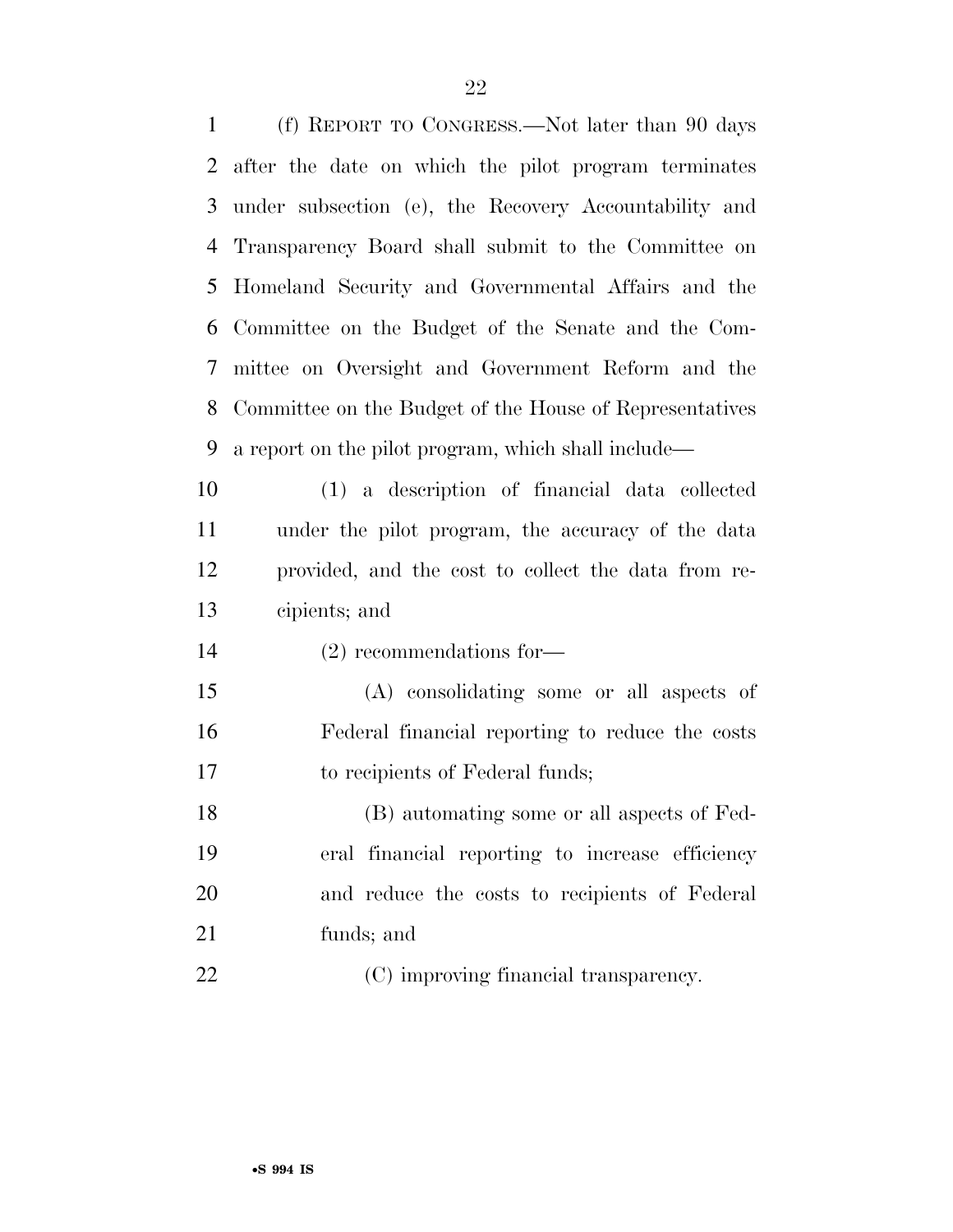| 2      | Section 3 of the Federal Funding Accountability and      |
|--------|----------------------------------------------------------|
| 3      | Transparency Act of 2006 (31 U.S.C. 6101 note) is        |
| 4      | amended to read as follows:                              |
| 5      | "SEC. 3. CLASSIFIED AND PROTECTED INFORMATION.           |
| 6      | "Nothing in this Act shall require the disclosure to     |
| 7      | the public or to any person without an identifiable need |
| 8      | to know—                                                 |
| 9      | $\cdot$ (1) information protected under section 552 of   |
| 10     | title 5, United States Code (commonly known as the       |
| 11     | 'Freedom of Information Act'); or                        |
| 12     | $(2)$ information protected under section 552a           |
| 13     | of title 5, United States Code (commonly known as        |
| 14     | the 'Privacy Act of $1974'$ '), or section 6103 of the   |
| 15     | Internal Revenue Code of 1986.".                         |
| 16     | SEC. 6. EXPANDING ACCESS BY THE SECRETARY OF THE         |
| 17     | TREASURY TO THE NATIONAL DIRECTORY OF                    |
| 18     | <b>NEW HIRES.</b>                                        |
|        | 19 Section $453(j)(9)$ of the Social Security Act $(42)$ |
|        | 20 U.S.C. $653(j)(9)$ is amended—                        |
| 21     | $(1)$ in the paragraph heading, by inserting             |
| $22\,$ | "AND IN THE PREVENTION, IDENTIFICATION, AND              |
| 23     | RECOVERY OF IMPROPER PAYMENTS" after "COL-               |
| 24     | LECTION";                                                |
|        |                                                          |

(2) in subparagraph (A)—

**SEC. 5. CLASSIFIED AND PROTECTED INFORMATION.**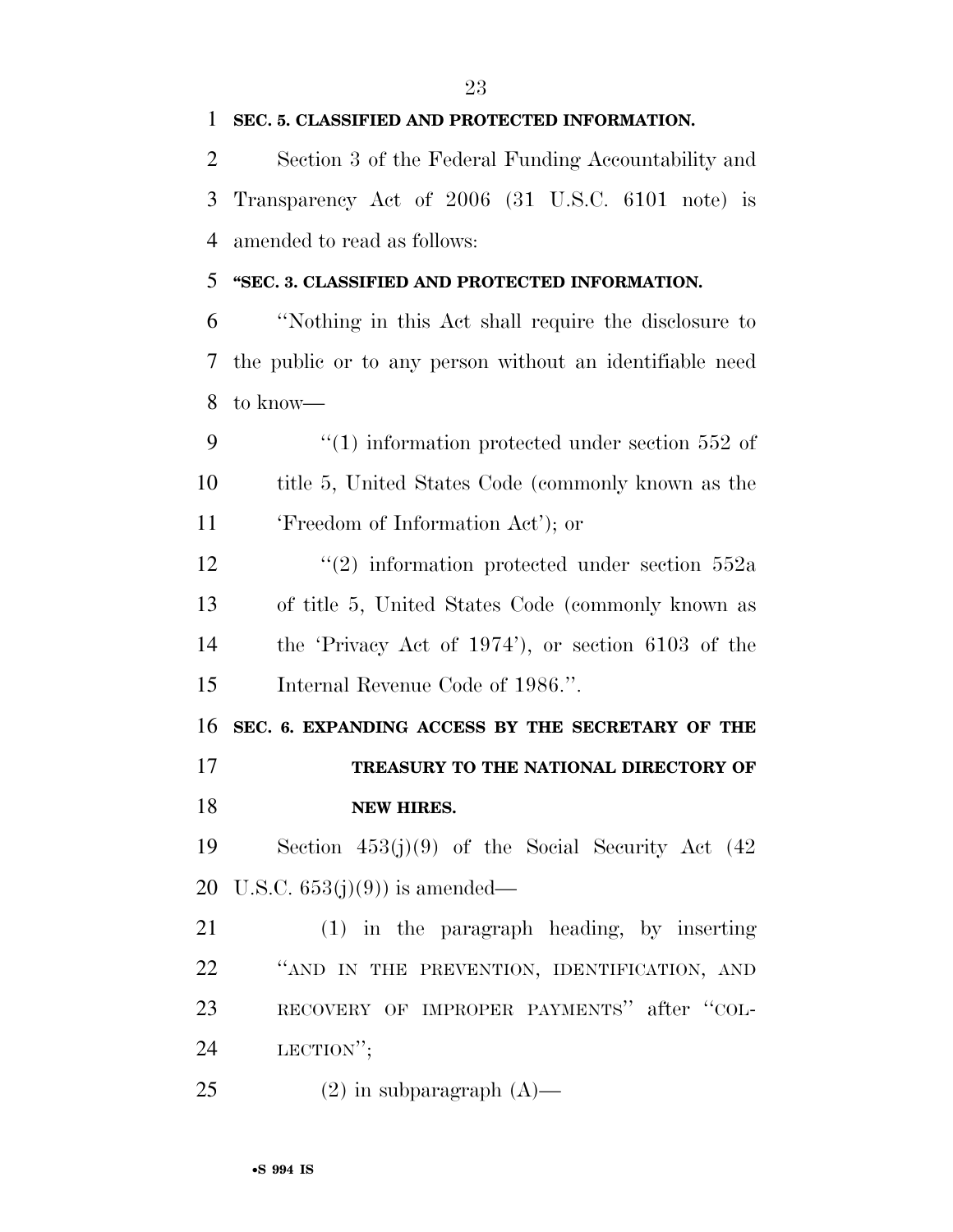| $\mathbf{1}$   | $(A)$ in the matter preceding clause (i), by       |
|----------------|----------------------------------------------------|
| 2              | striking "with respect to persons-" and insert-    |
| 3              | ing "to assist in Federal debt collection and in   |
| $\overline{4}$ | the prevention, identification, or recovery of im- |
| 5              | proper payments with respect to—";                 |
| 6              | (B) by striking "who owe" and inserting            |
| 7              | the following: "persons—                           |
| 8              | "(I) who owe";                                     |
| 9              | (C) by striking "31 U.S.C. $3711(g)$ ." and        |
| 10             | inserting "section $3711(g)$ of title 31, United   |
| 11             | States Code; or";                                  |
| 12             | (D) redesignating clause (ii) as subclause         |
| 13             | (II), and adjusting the margin accordingly; and    |
| 14             | (E) by adding at the end the following:            |
| 15             | $``$ (ii) persons—                                 |
| 16             | $\lq\lq$ (I) who receive a payment the             |
| 17             | head of a Federal executive, judicial,             |
| 18             | or legislative agency certifies is under           |
| 19             | review to determine the eligibility of             |
| 20             | the person to receive the payment; or              |
| 21             | "(II) whose eligibility, or con-                   |
| 22             | tinuing eligibility, to participate in a           |
| 23             | program of the Federal Government                  |
| 24             | (including a program administered by               |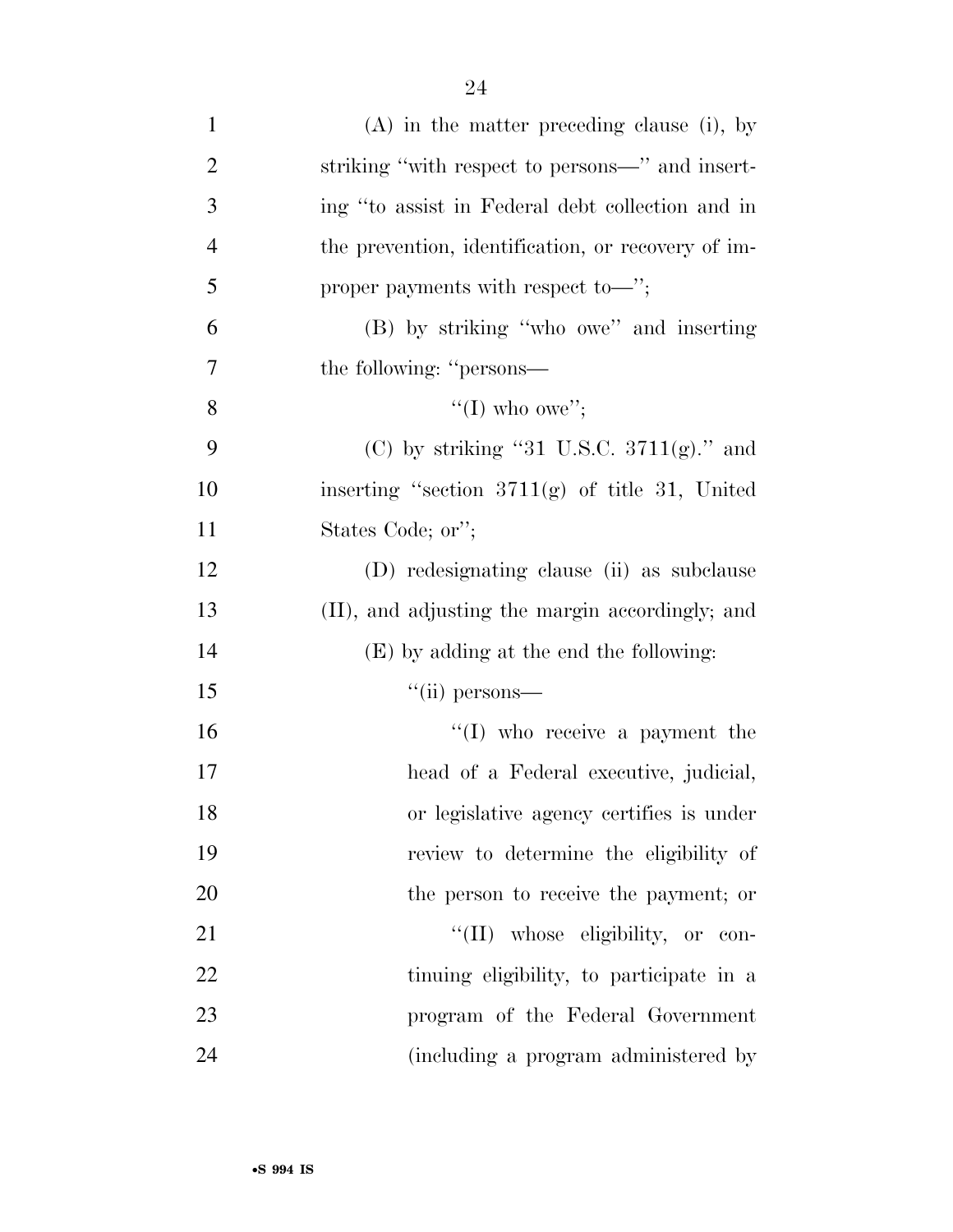| $\mathbf{1}$   | a State or local government) is being                |
|----------------|------------------------------------------------------|
| $\overline{2}$ | reviewed.";                                          |
| 3              | $(3)$ in subparagraph $(B)$ , by striking "to im-    |
| $\overline{4}$ | prove collection of the debt" and inserting "for the |
| 5              | purposes";                                           |
| 6              | $(4)$ in subparagraph $(D)$ , by striking "of col-   |
| 7              | lecting the debt";                                   |
| 8              | $(5)$ in subparagraph $(E)$ —                        |
| 9              | $(A)$ in clause (i), by striking "of collecting      |
| 10             | the debt";                                           |
| 11             | (B) in clause (ii), by inserting "and to a           |
| 12             | Federal, State, or local agency in connection        |
| 13             | with preventing, identifying, or recovering im-      |
| 14             | proper payments as described in subparagraph         |
| 15             | $(A)$ " before the period at the end;                |
| 16             | $(C)$ in clause $(iv)(II)$ , by striking "de-        |
| 17             | scribed in subparagraph $(A)$ ," and all that fol-   |
| 18             | lows and inserting ", in connection with a pur-      |
| 19             | pose described in subparagraph $(A)$ , to a con-     |
| 20             | tractor or agent of either Secretary, to the Fed-    |
| 21             | eral agency (including any contractor or agent       |
| 22             | of the Federal agency) that referred a debt to       |
| 23             | the Secretary of the Treasury for collection, or     |
| 24             | to a Federal, State, or local agency (including      |
| 25             | any contractor or agent of any such agency) for      |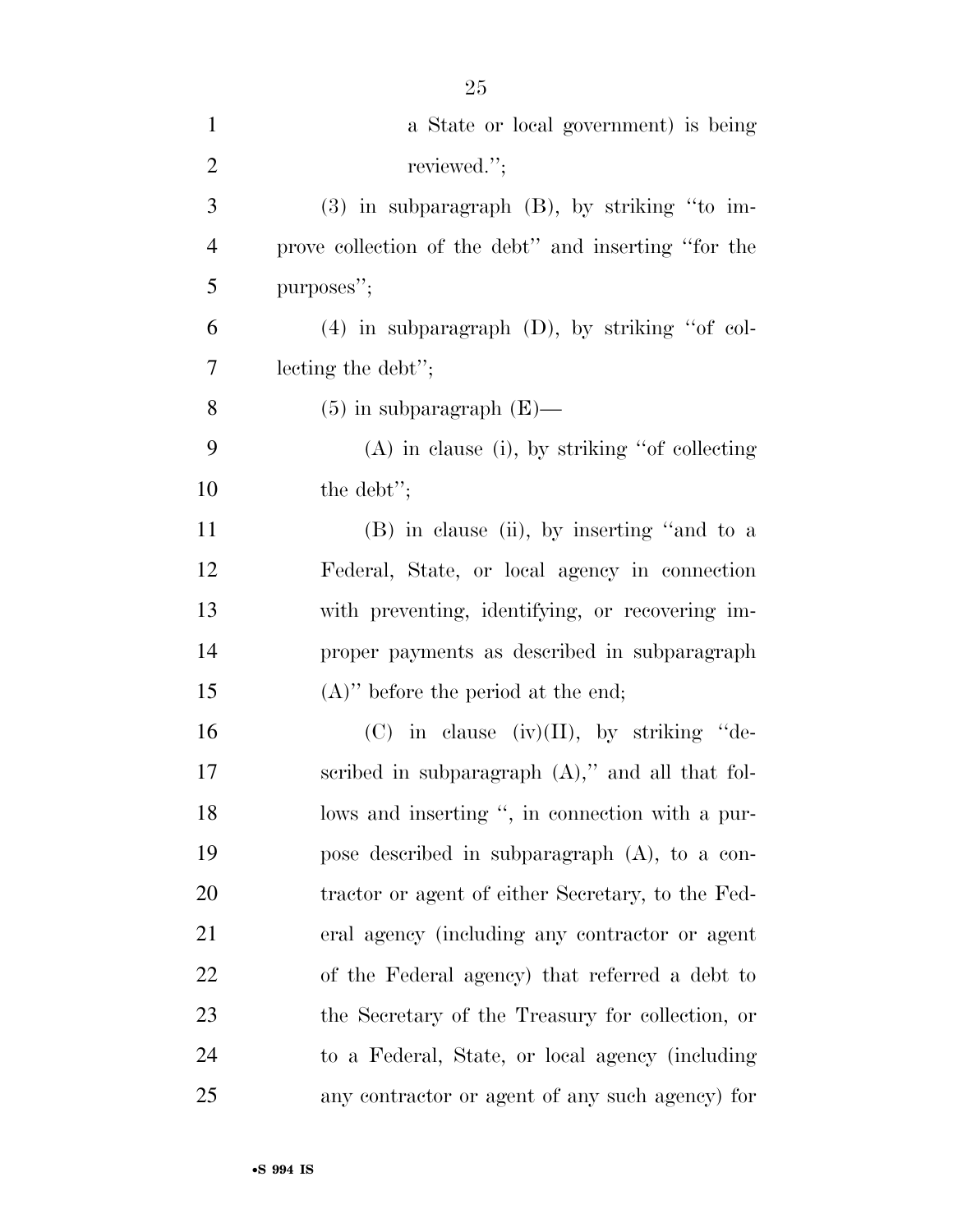purposes of preventing, identifying, or recov- ering improper payments, subject to the condi- tions in clause (iii) and such additional condi- tions as agreed by the Secretaries.''; and (D) in clause (v), by striking ''collecting the debt'' and inserting ''the purposes''; and (6) in subparagraph (F), by adding at the end the following: ''The Secretary of the Treasury shall reimburse the Secretary for any costs attributable to the prevention, identification, or recovery of im- proper payments out of any appropriation available to the Secretary of the Treasury for this purpose.''. **SEC. 7. AMERICAN RECOVERY AND REINVESTMENT ACT OF 2009 AMENDMENTS.**  Title XV of division A of the American Recovery and Reinvestment Act of 2009 (Public Law 111–5; 123 Stat. 286) is amended— (1) in section 1501, by striking paragraph (4) and inserting the following: 20 "(4) COVERED FUNDS.—The term 'covered funds'—  $\langle (A) \rangle$  except as provided in subparagraph (B), means any funds that are expended or ob- ligated from appropriations made under this Act; and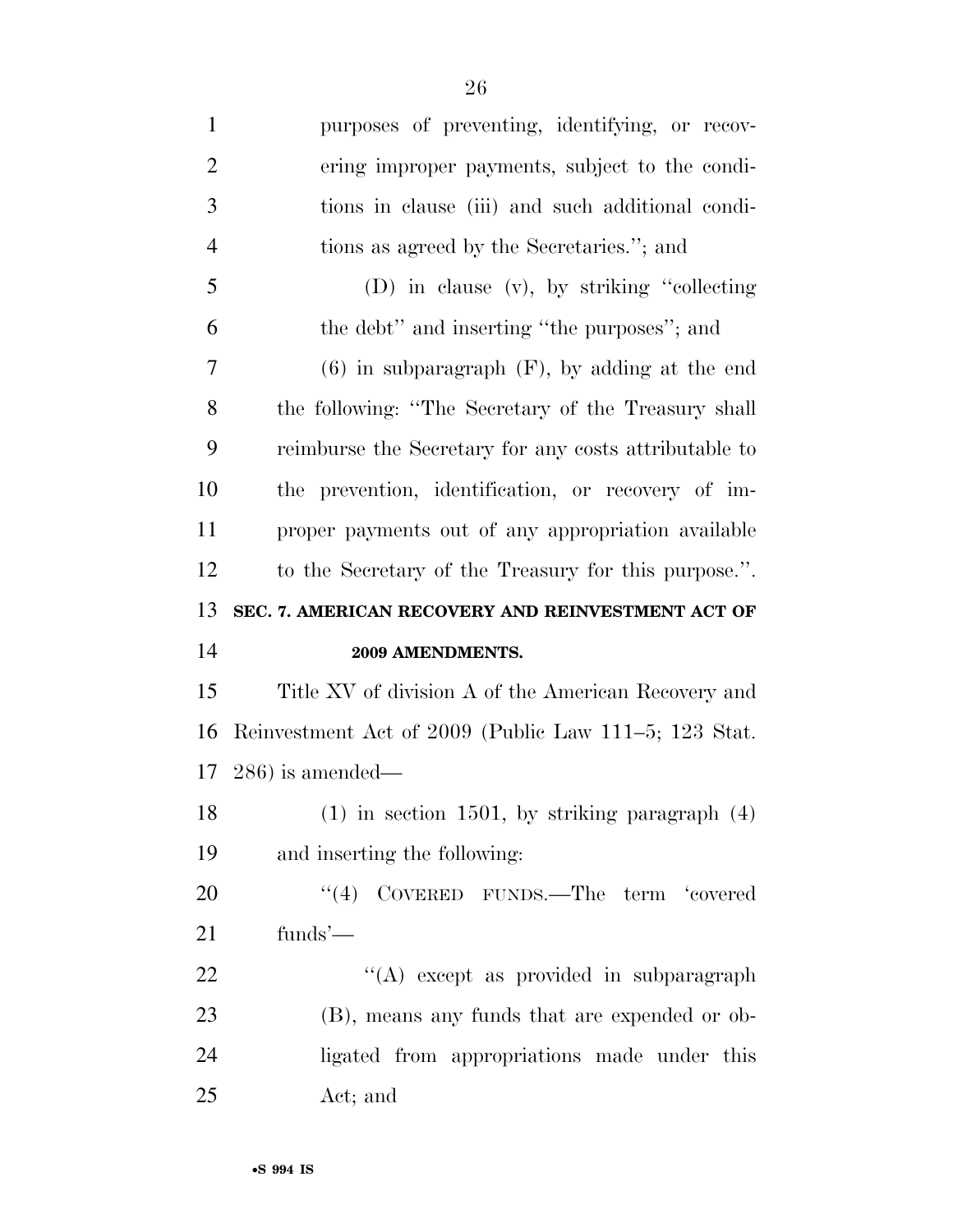| $\mathbf{1}$   | "(B) for purposes of sections $1522$ and                |
|----------------|---------------------------------------------------------|
| $\overline{2}$ | 1524, means funds that are expended or obli-            |
| 3              | gated by an agency from appropriations made             |
| $\overline{4}$ | under this or any other Act.";                          |
| 5              | $(2)$ in section 1512, by adding at the end the         |
| 6              | following:                                              |
| 7              | "(i) EXPIRATION.—The requirements under this sec-       |
| 8              | tion shall terminate on September 30, 2013.";           |
| 9              | $(3)$ in section 1523, by adding at the end the         |
| 10             | following:                                              |
| 11             | "(d) EXPIRATION.—The requirements under this sec-       |
| 12             | tion shall terminate on September 30, 2013.";           |
| 13             | $(4)$ in section 1526, by adding at the end the         |
| 14             | following:                                              |
| 15             | "(e) EXPIRATION.—The requirements under this sec-       |
| 16             | tion shall terminate on September 30, 2013."; and       |
| 17             | $(5)$ in section 1530, by striking "September 30,       |
| 18             | 2013," and inserting "September 30, 2017.".             |
| 19             | SEC. 8. DISASTER RELIEF APPROPRIATIONS ACT OF 2013      |
| 20             | <b>AMENDMENTS.</b>                                      |
| 21             | Section $904(d)$ of division A of the Disaster Relief   |
| 22             | Appropriations Act of 2013 (Public Law 113–2; 127 Stat. |
| 23             | 18) is amended in section $904(d)$ —                    |
| 24             | $(1)$ by striking "for purposes related to the im-      |
| 25             | pact of Hurricane Sandy";                               |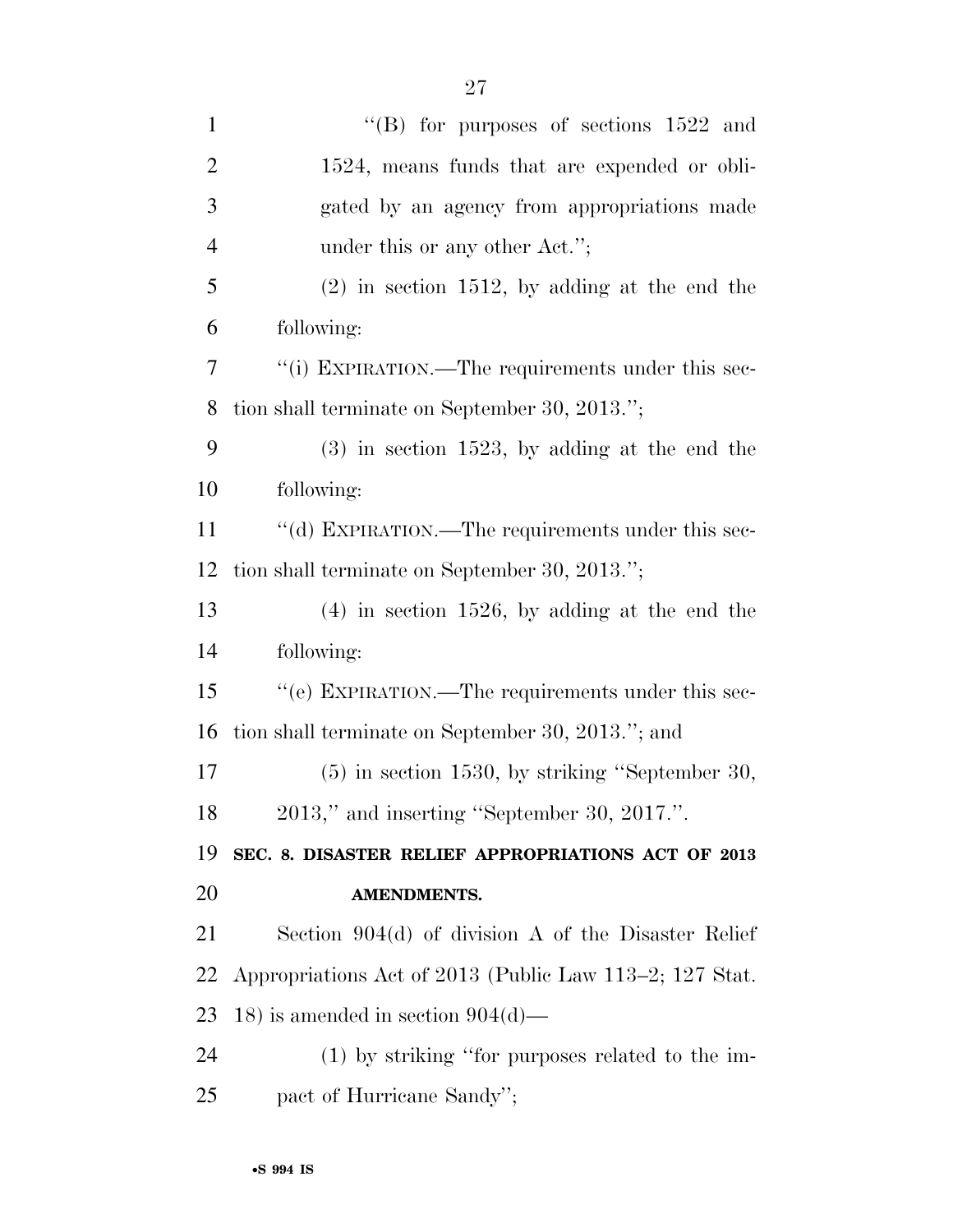(2) by striking ''related to the impact of Hurri- cane Sandy'' after ''receiving appropriations''; and (3) by striking ''related to funds appropriated for the impact of Hurricane Sandy'' after ''on its ac- tivities''. **SEC. 9. EXECUTIVE AGENCY ACCOUNTING AND OTHER FI- NANCIAL MANAGEMENT REPORTS AND PLANS.**  Section 3512(a) of title 31, United States Code, is amended— (1) in paragraph (1), by inserting ''and make available on the website described under section 1122'' after ''appropriate committees of Congress''; 14 (2) in paragraph  $(3)(B)(vi)$ , by inserting ", sys- tem development, financial management workforce development, related risk assessment and mitigation for the Federal Government as a whole, related risk assessment and mitigation for executive agencies, development of capacity to prevent and detect fraud,'' after ''equipment acquisitions''; and (3) in paragraph (4), by adding at the end the following: 23 ''(C) Not later than 90 days after the date of enact-

 ment of the Digital Accountability and Transparency Act of 2013, and every 90 days thereafter, the Director shall